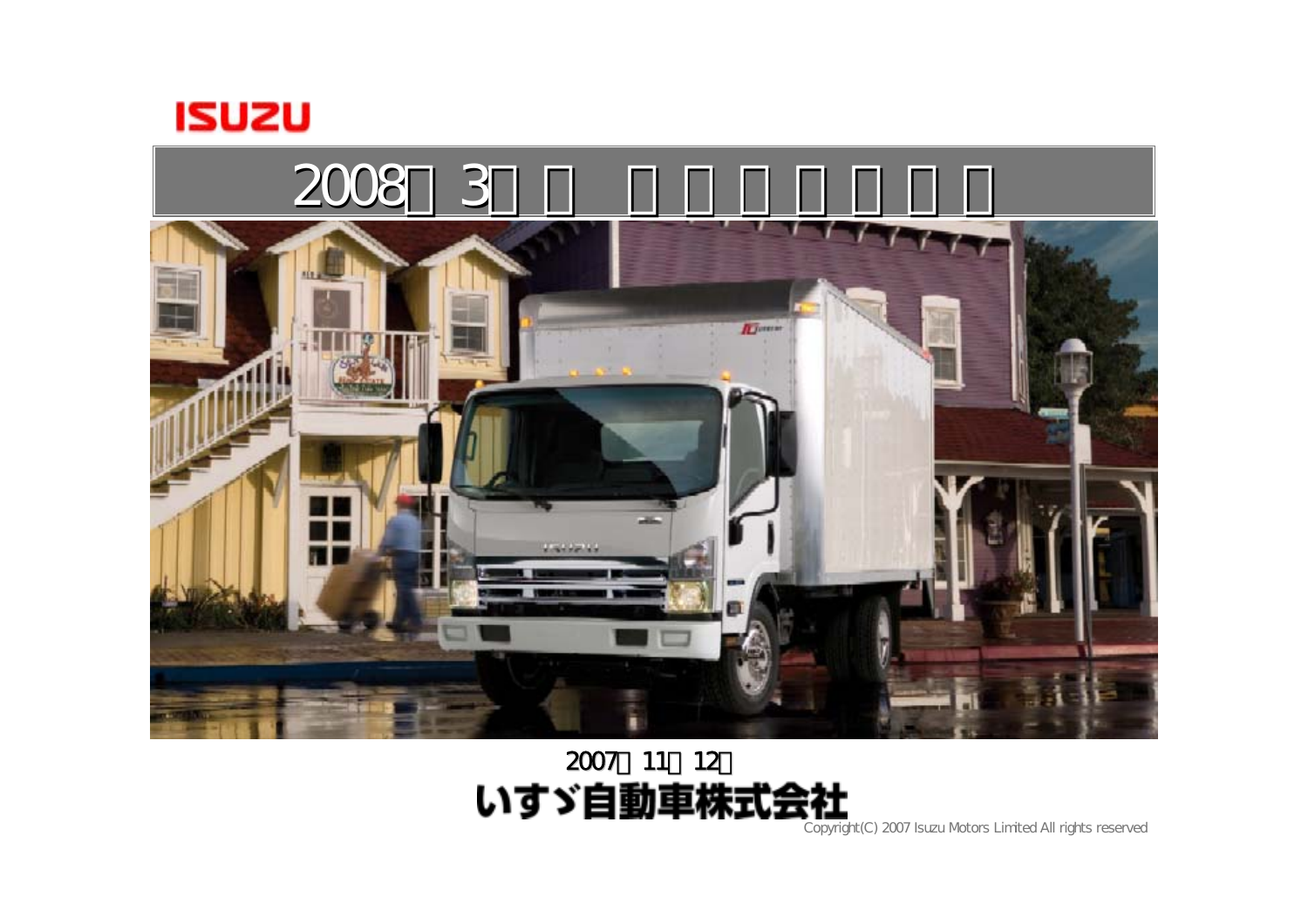

#### 2008年3月期中間決算 総括

1. 2008 3 2. 2008 3 3. 2008 3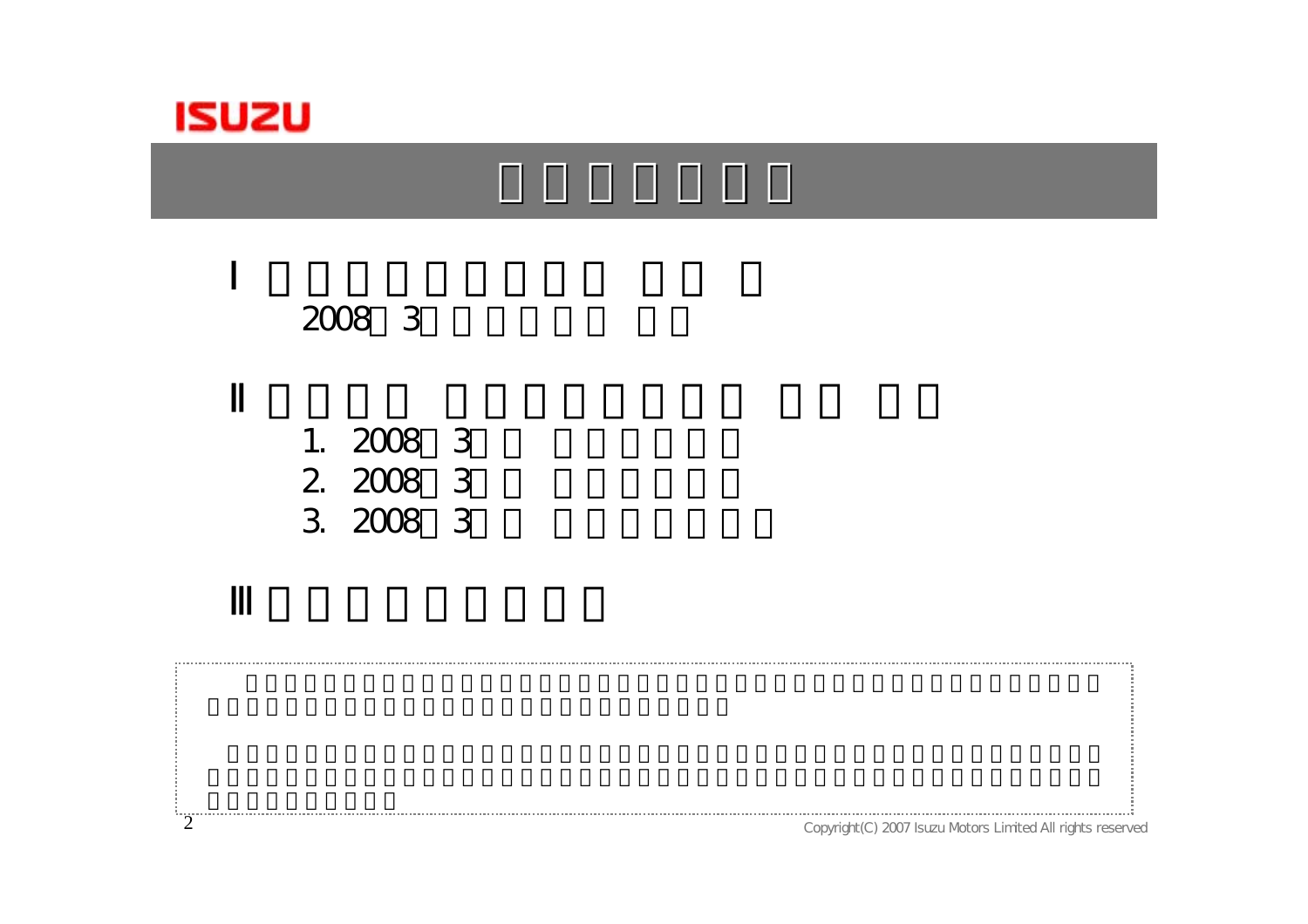

#### President and Representative Director

### Susumu Hosoi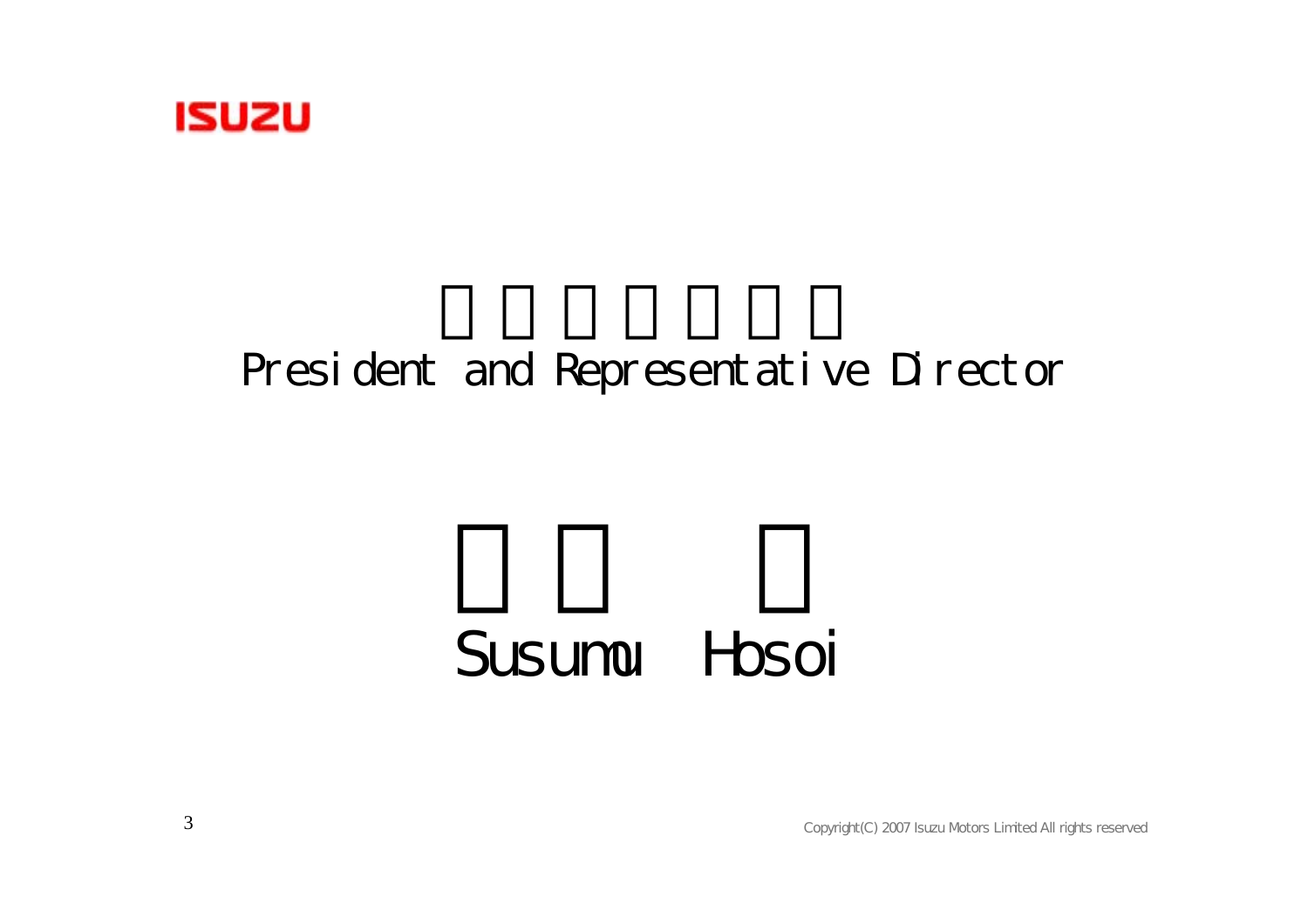

|  | $'$ 08/3        | $'$ 07/3 |     |            |     |
|--|-----------------|----------|-----|------------|-----|
|  | 8, 745          | 8, 247   | 498 | 8, 100     | 645 |
|  | 48 <sup>o</sup> | 576      | 93  | 440        | 43  |
|  | 538             | 627      | 89  | 460        | 78  |
|  | 37 <sup>°</sup> | 554      | 184 | <b>350</b> | 20  |

-

| $^{\circ}$ O8/3 | 119 / \$         |  |
|-----------------|------------------|--|
| '07/3           | $115 \quad /$ \$ |  |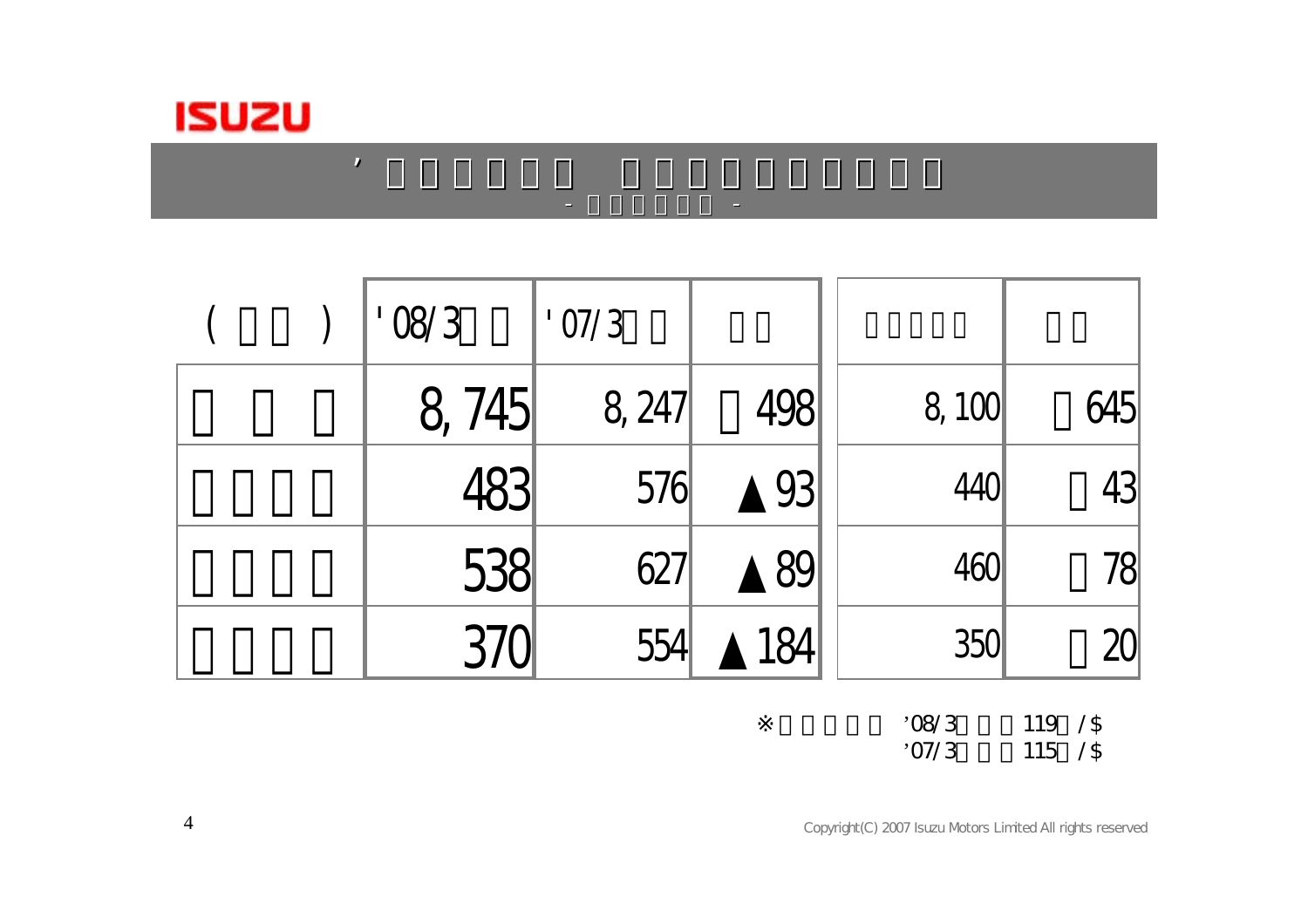

### Director, Corporate Planning and Financial

## Masanori Katayama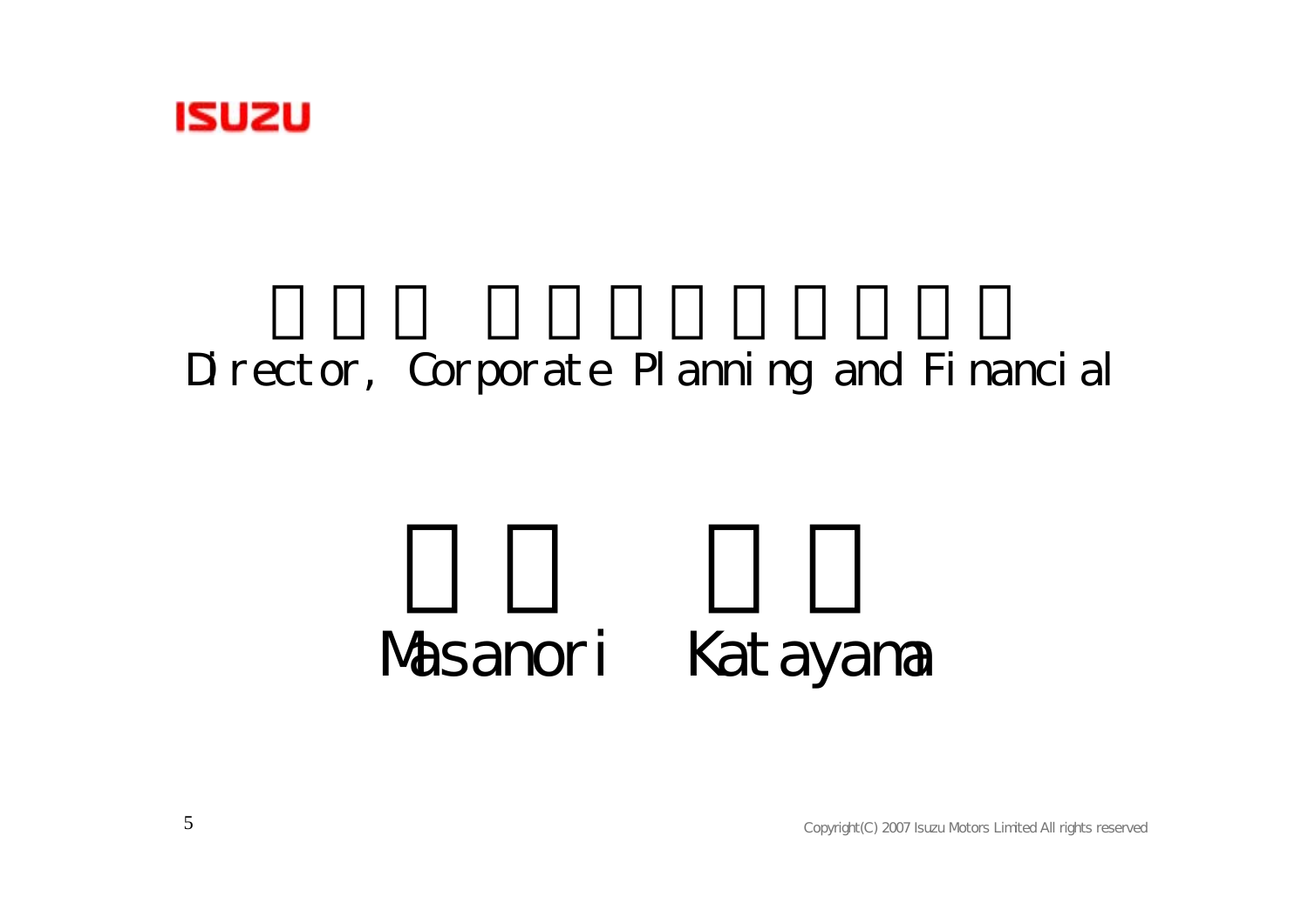

## $1 - 1.$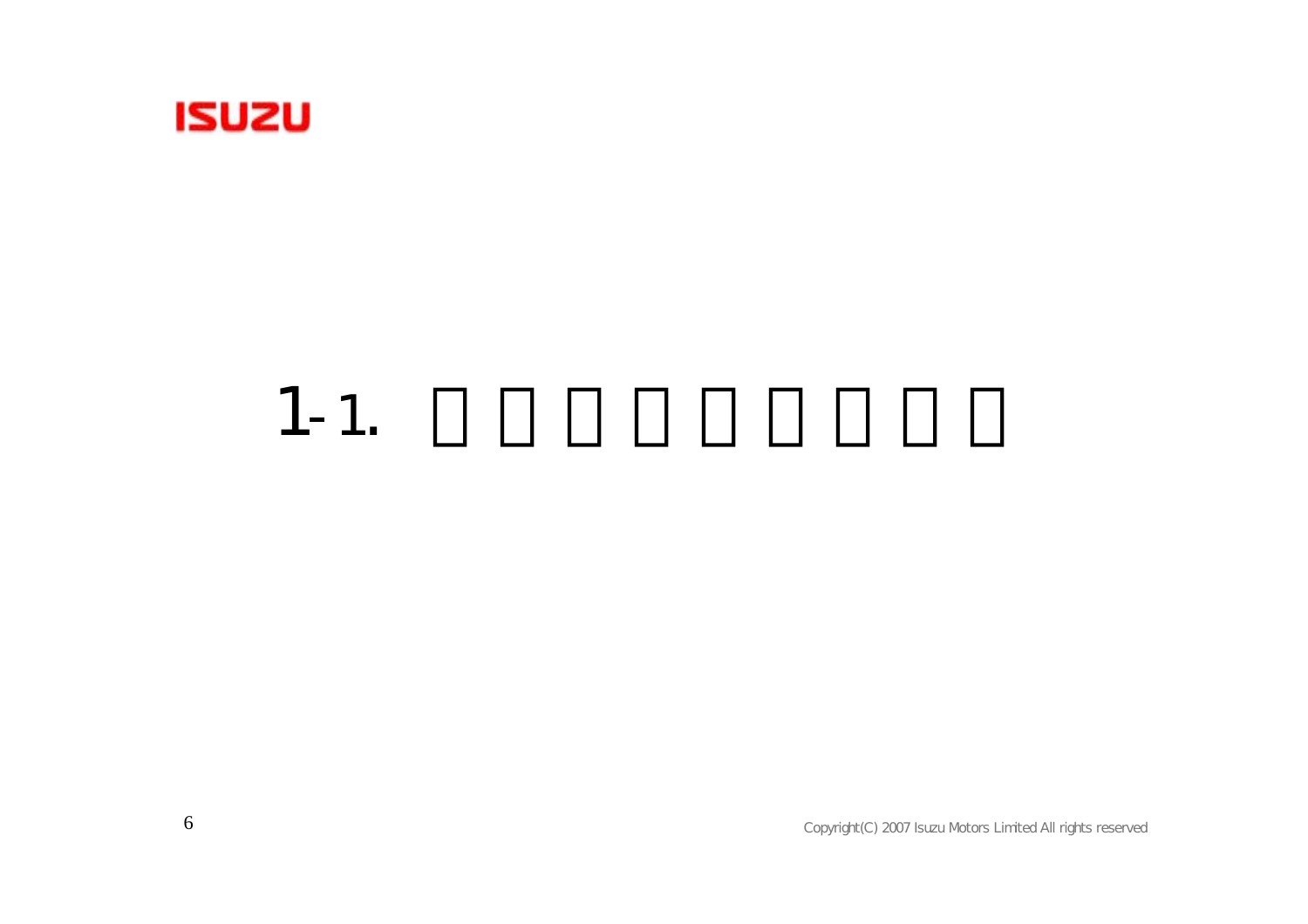#### **ISUZU**

-





-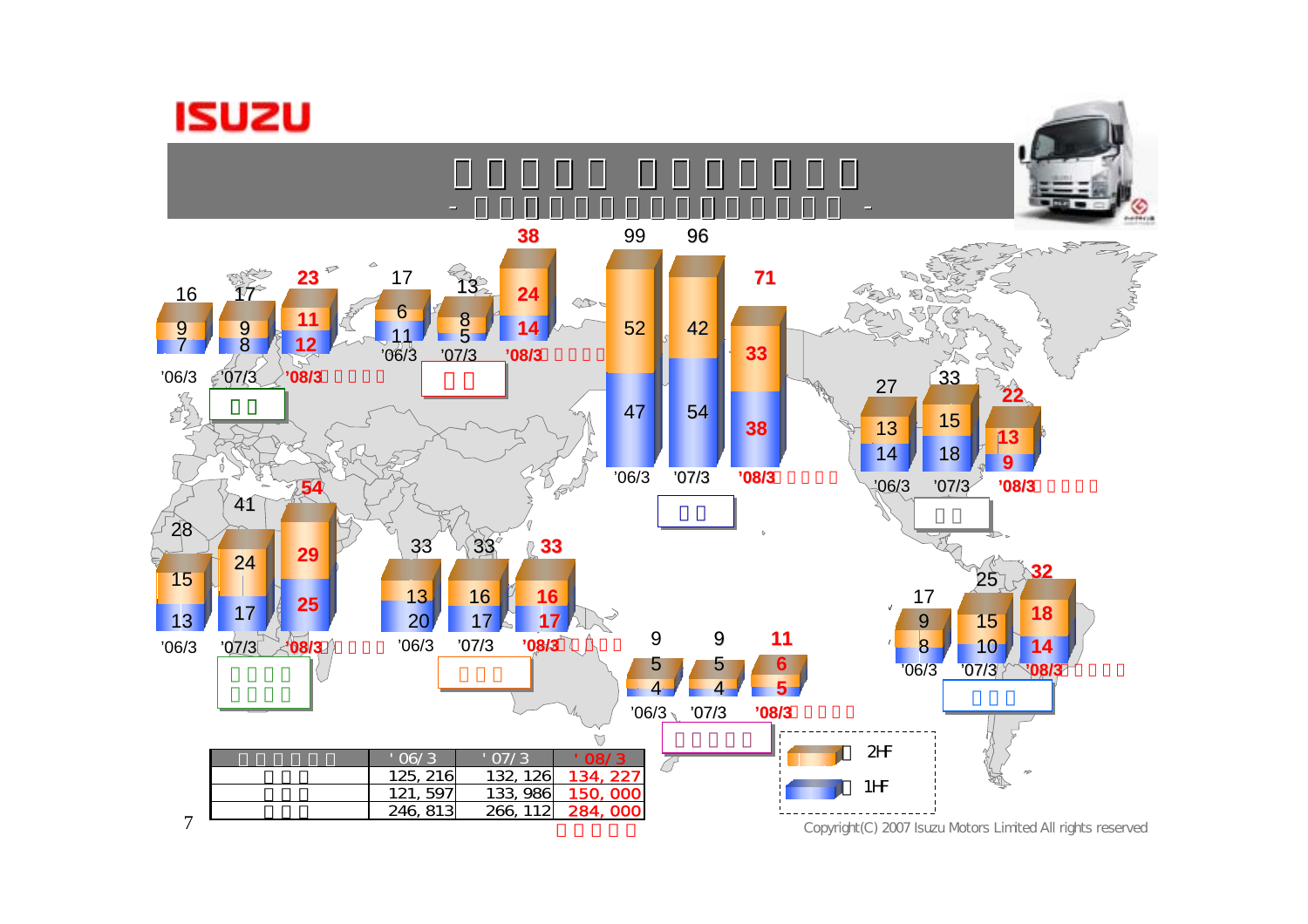

-



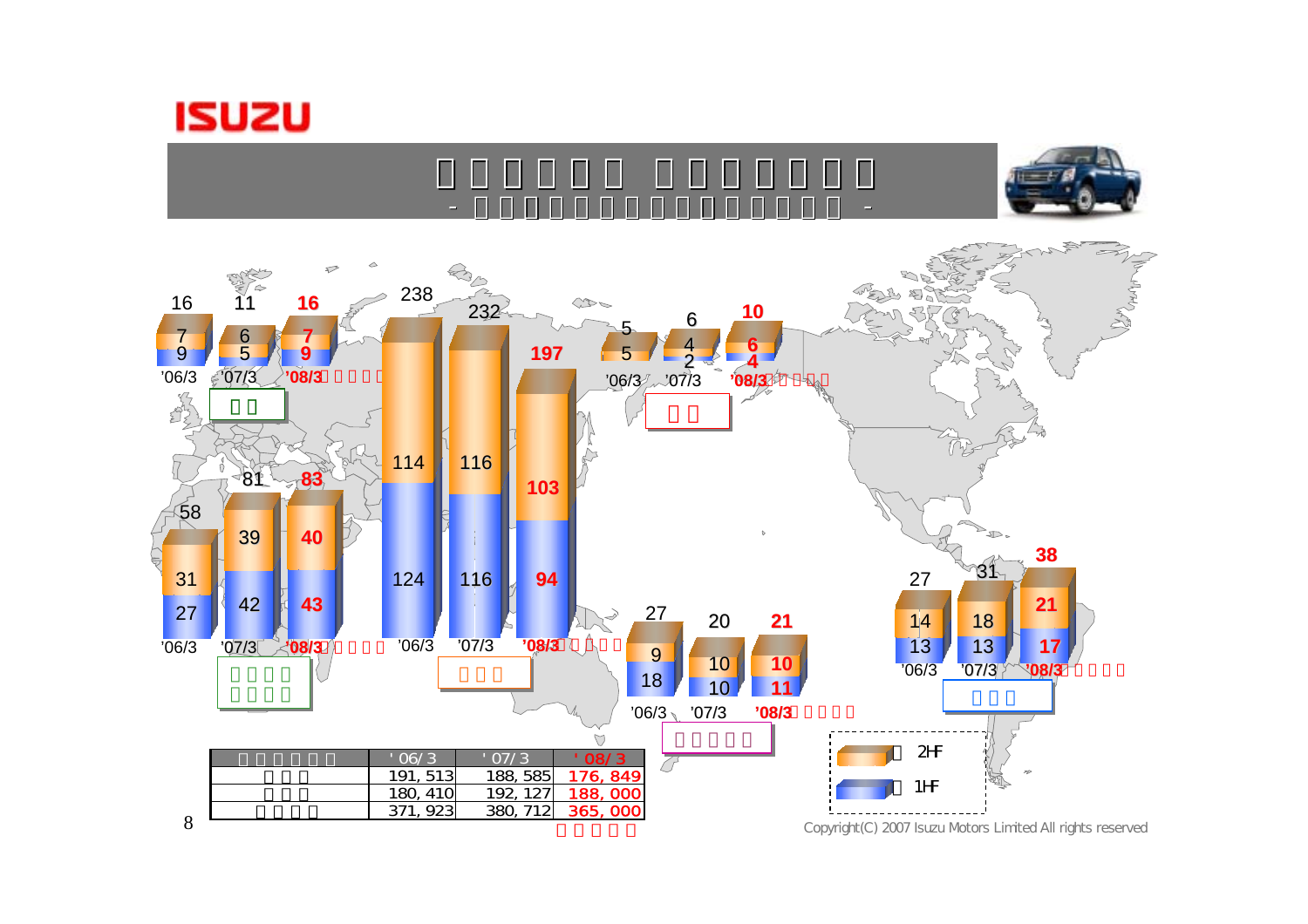

-



 $($ 



4ULTOS 11DUNCIS/PS/2000pml/k-2 0704400kg mi 1000cm in Hill

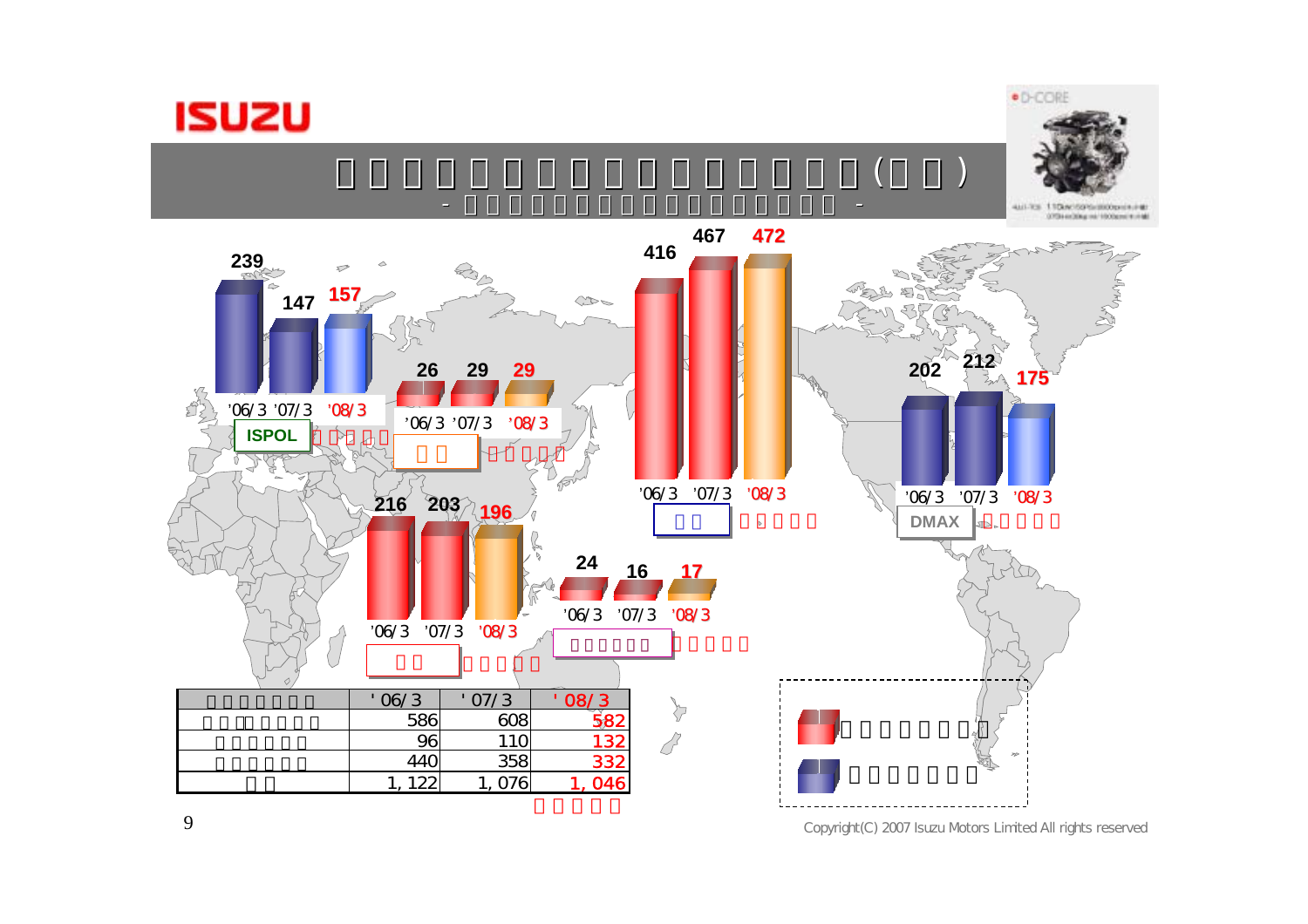

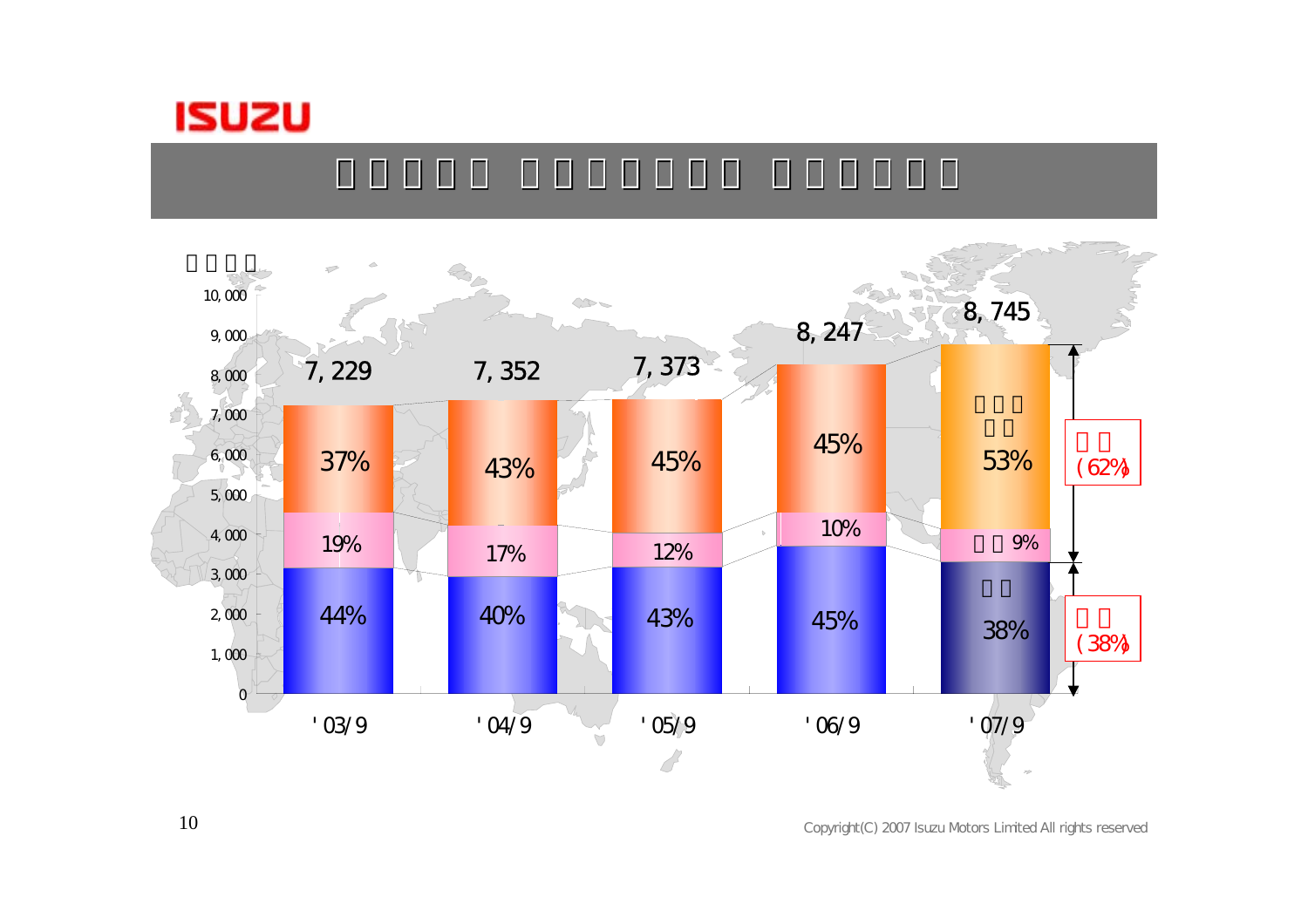

### $1 - 2.$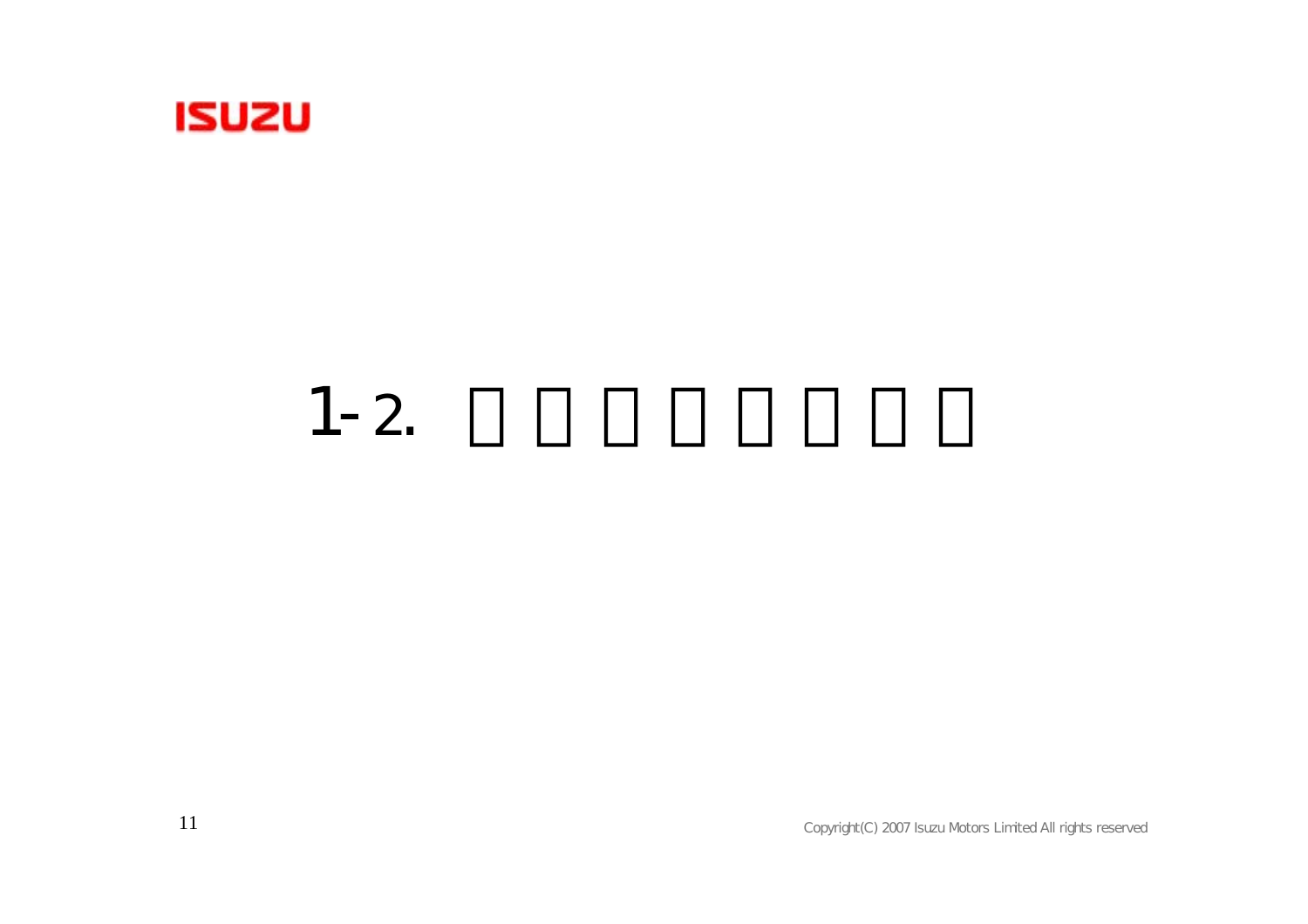





-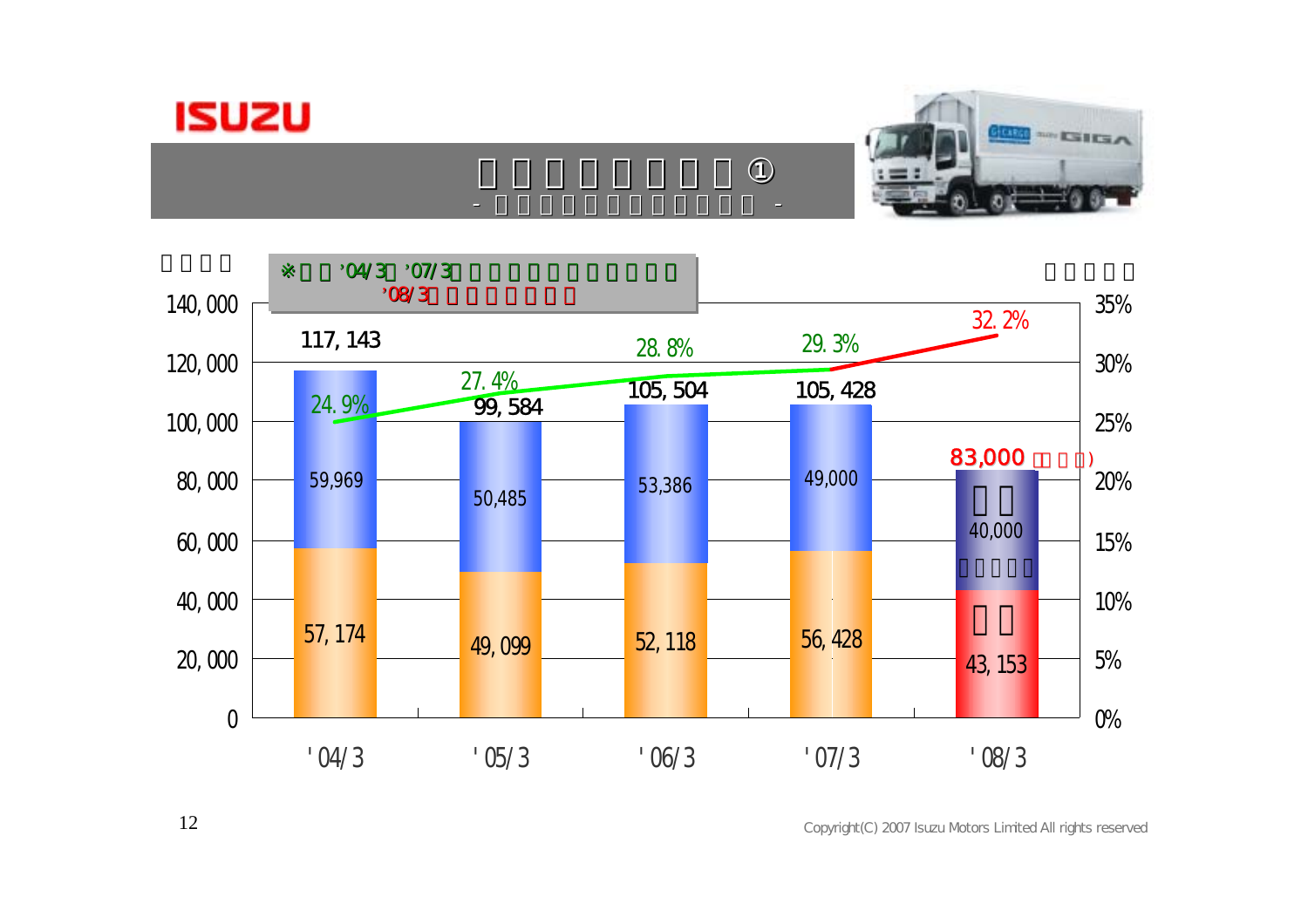





-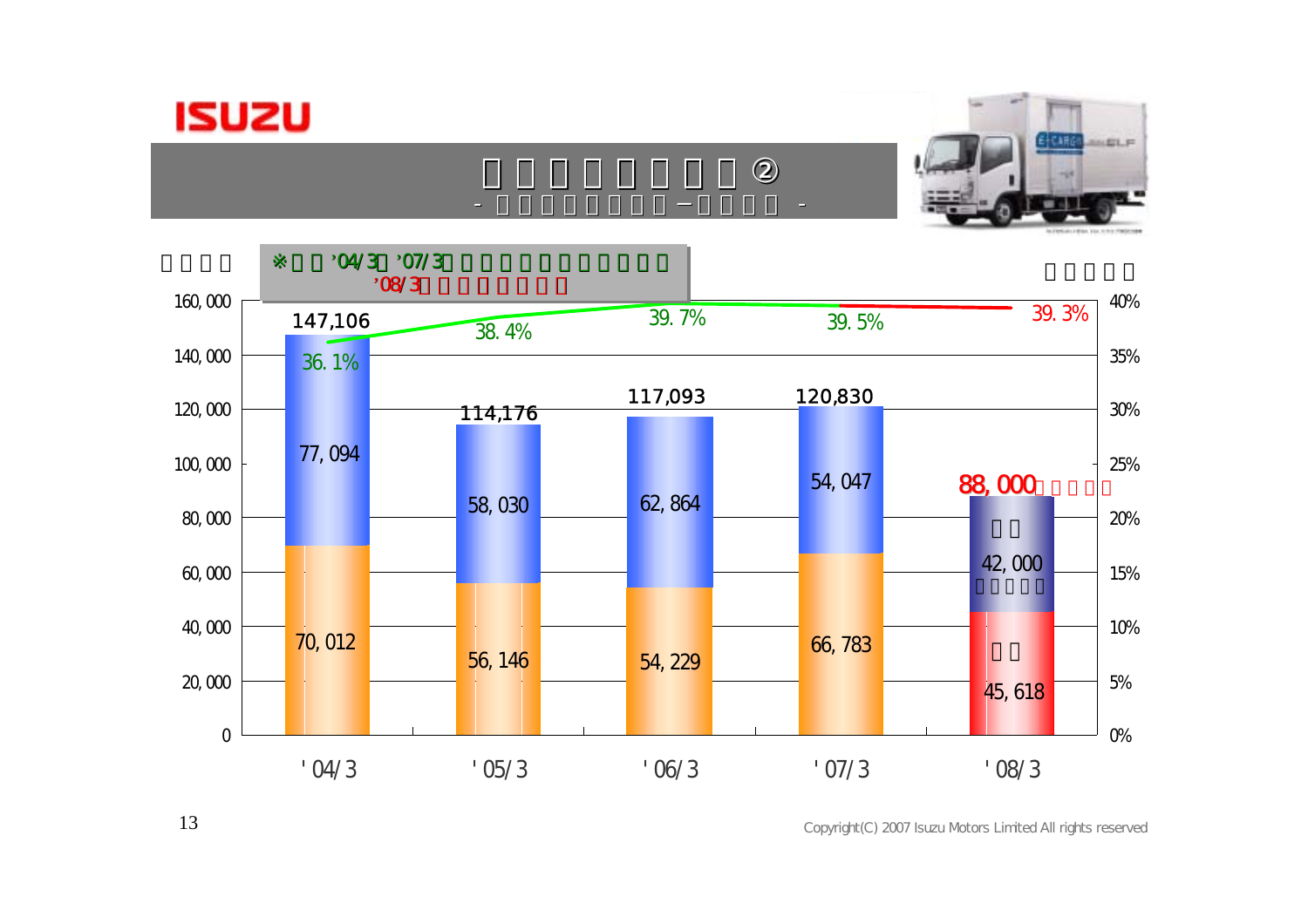

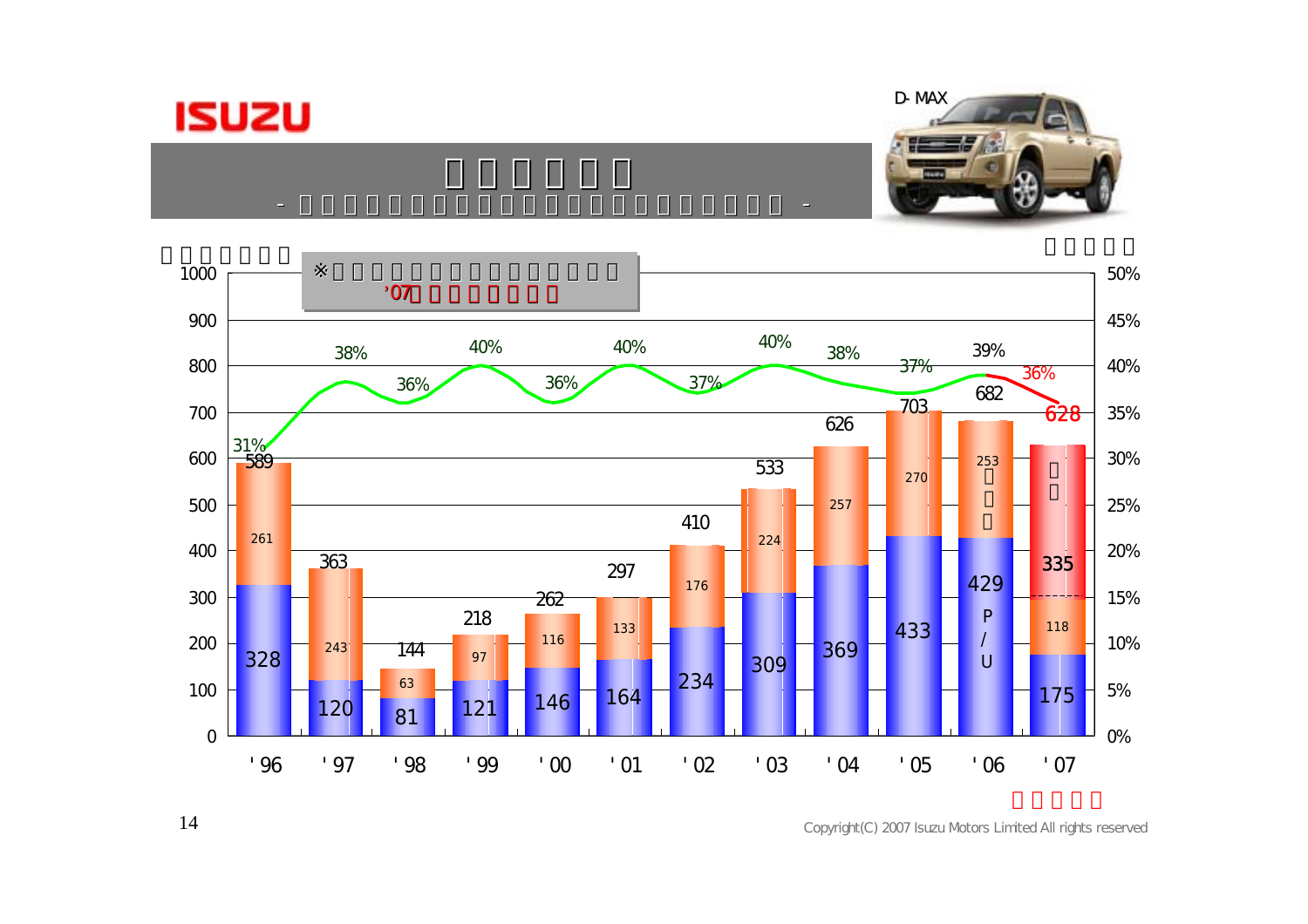

## 2. 2008 3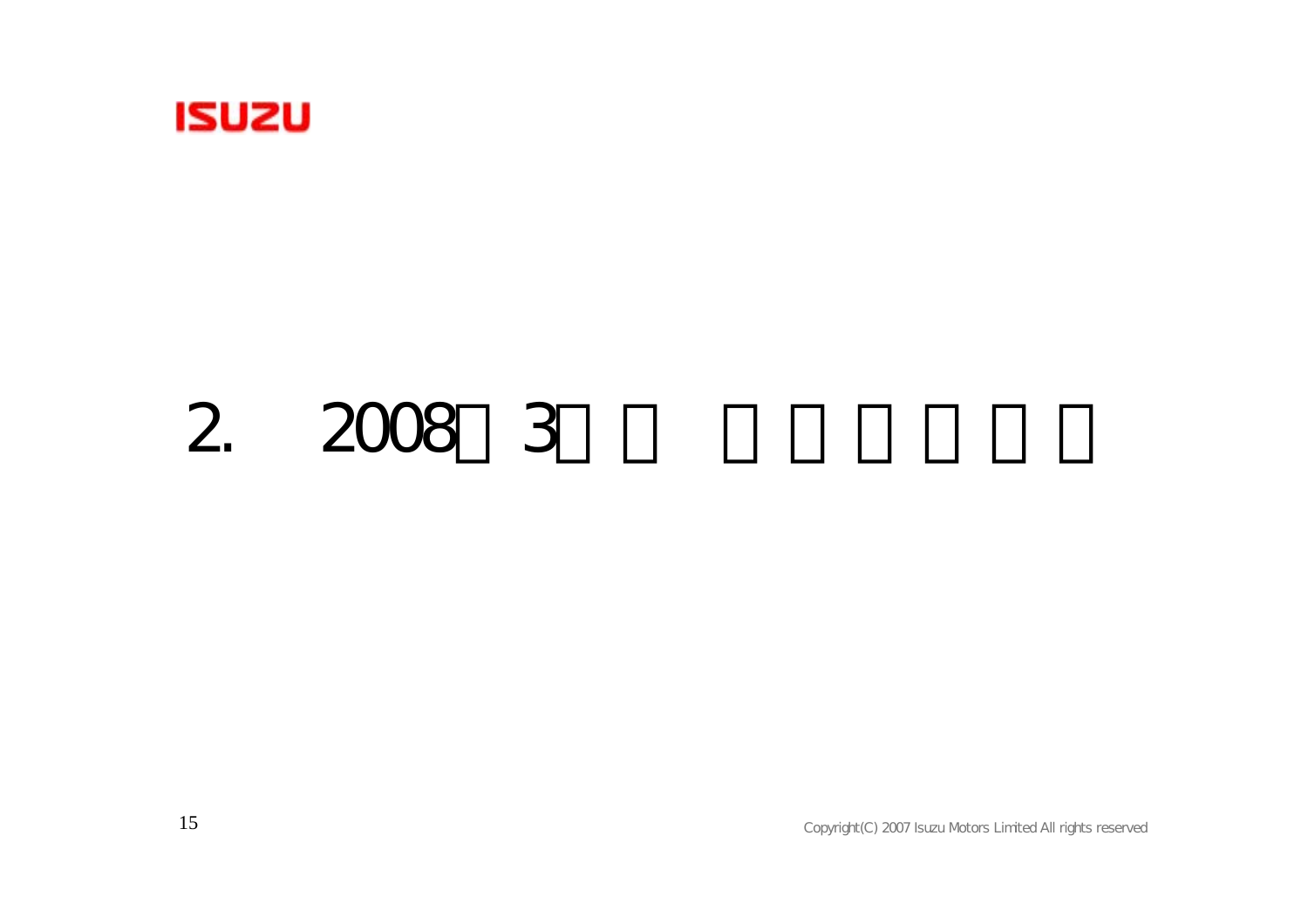

|  | $\cdot$ 08/3 | $'$ O7/3 |     |
|--|--------------|----------|-----|
|  | 8, 745       | 8, 247   | 498 |
|  | 483          | 576      | 93  |
|  | 538          | 627      | 89  |
|  | <b>370</b>   |          |     |

-

|  | 08/3   | $'$ 07/3 |     |
|--|--------|----------|-----|
|  | 2, 188 | 2, 511   | 323 |
|  | 320    | 472      | 152 |
|  | 2,462  | 1, 969   | 493 |
|  | 2,357  | 2, 716   | 359 |
|  | 731    | 780      | 49  |
|  | 2,508  | 2, 141   | 367 |
|  | 1,729  | 1, 432   | 297 |
|  | 3,550  | 3, 774   | 224 |
|  | 8, 745 | 8, 247   | 498 |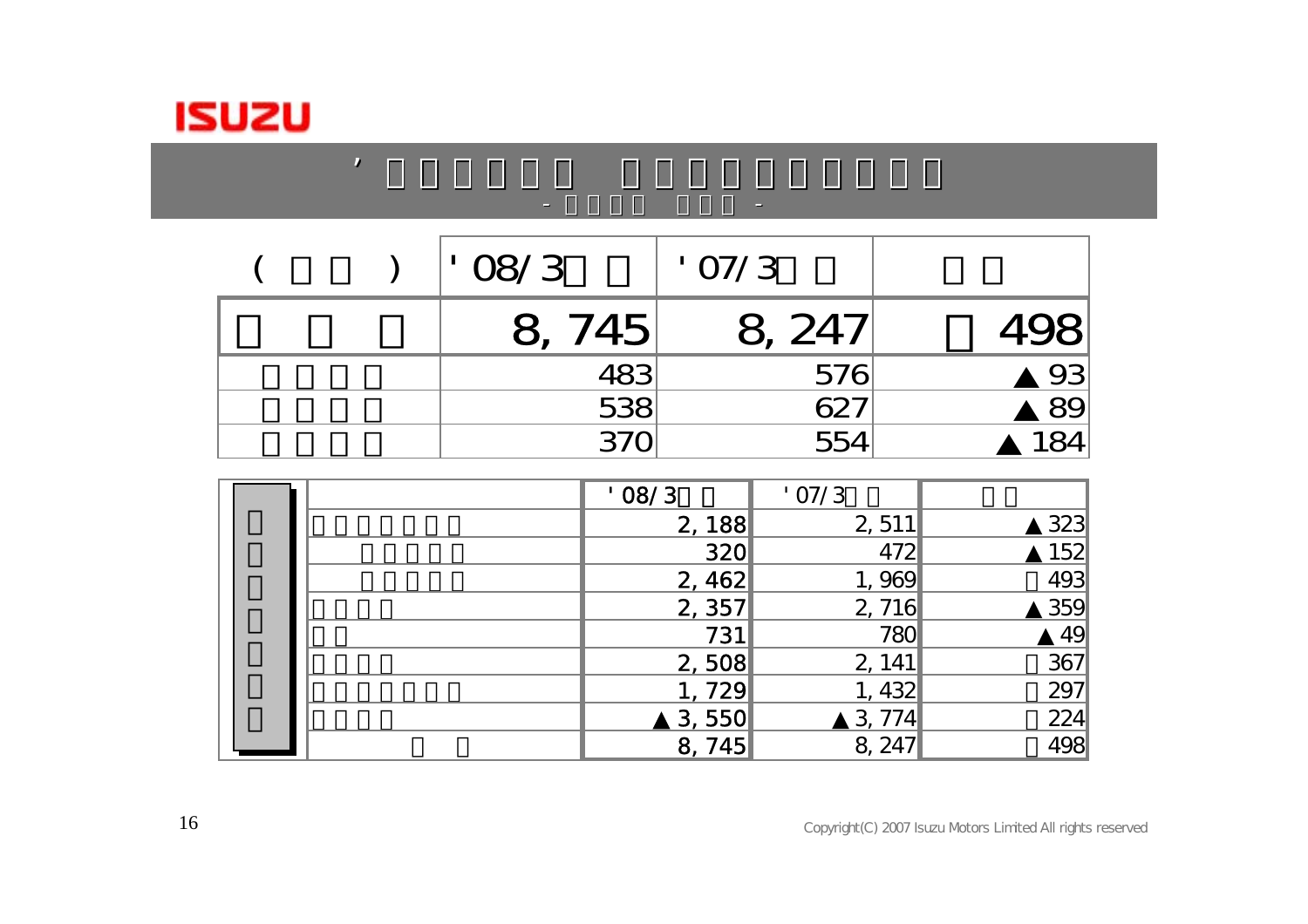

|  | 08/3       | $'$ O7/3 |                  |
|--|------------|----------|------------------|
|  | 8, 745     | 8, 247   | 498              |
|  | 483        | 576      | 731              |
|  | 538        | 627      | 89               |
|  | <b>370</b> | 554      | 184 <sub>1</sub> |

-

|  | $'$ O8/3 | $'$ O7/3 |                |
|--|----------|----------|----------------|
|  | 265      | 360      | 95             |
|  | 18       | 20       | $\overline{2}$ |
|  | 17       | 36       | 19             |
|  | 91       | 87       |                |
|  | 76       | 54       | 22             |
|  | 16       | 19       | 3              |
|  | 483      | 576      | 93             |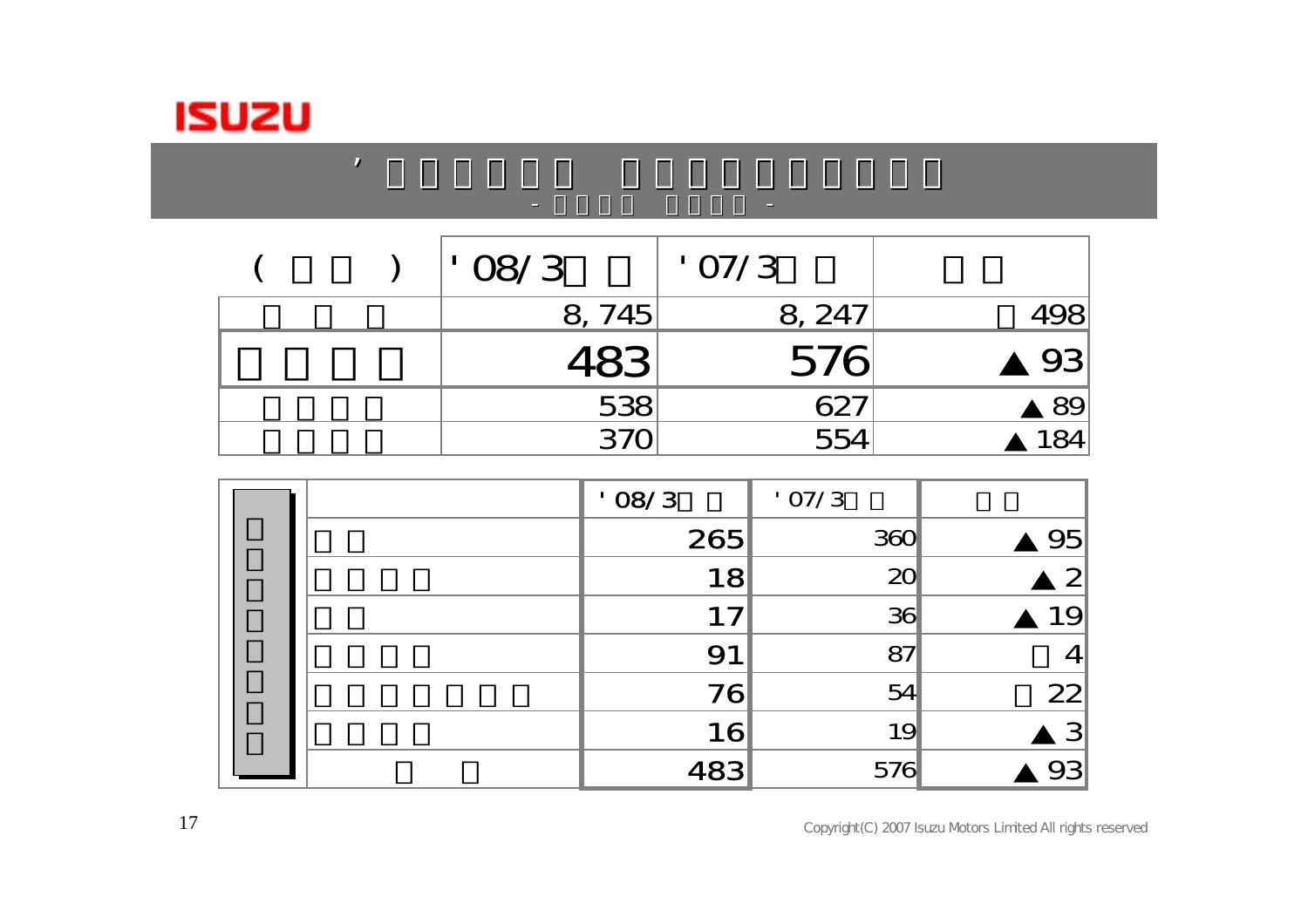



-

-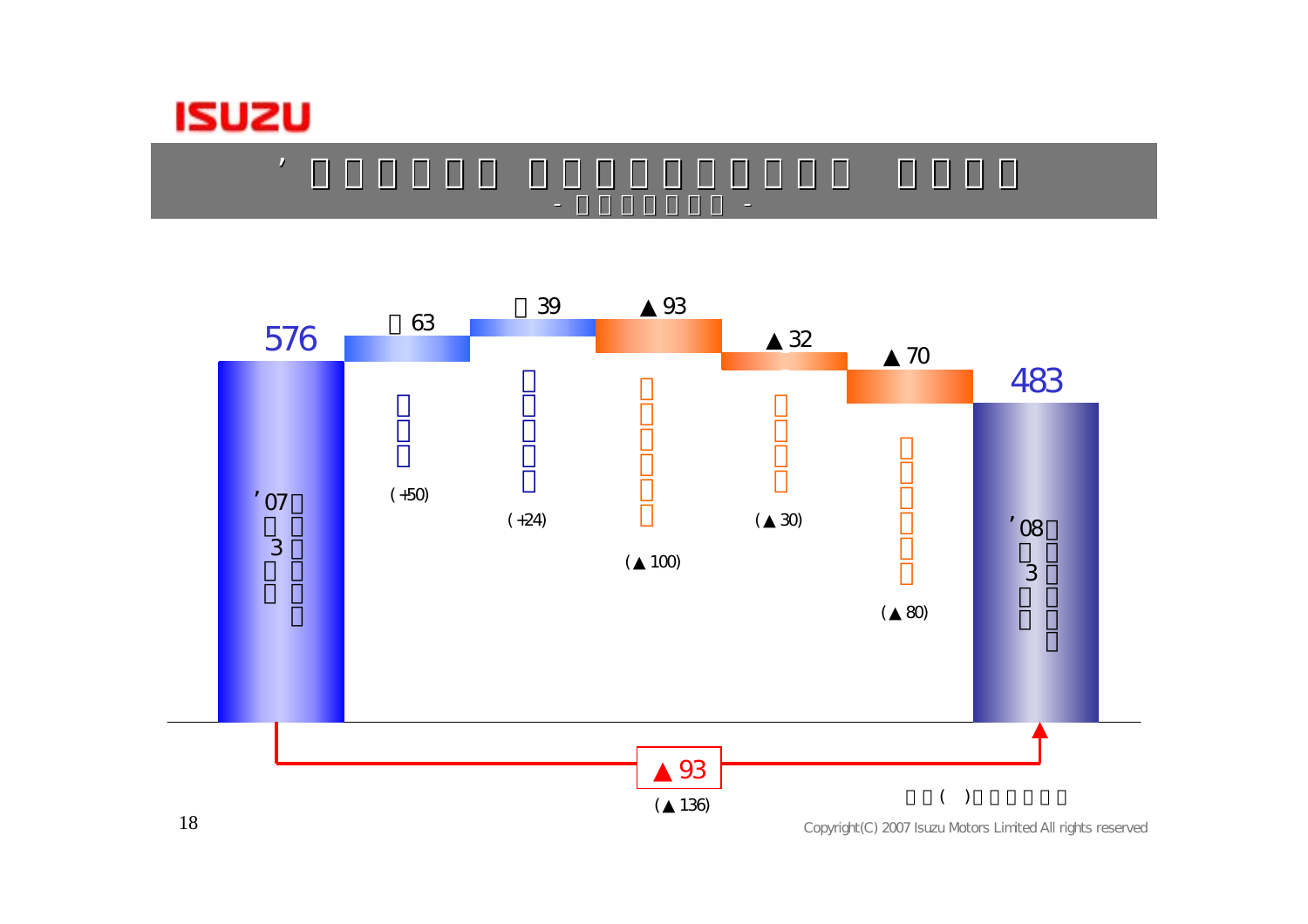

-

|  | <b>08/3</b>      | $'$ O7/3 |     |
|--|------------------|----------|-----|
|  | 8, 745           | 8, 247   | 498 |
|  | $\overline{483}$ | 576      | 93  |
|  | 538              | つノ・      |     |
|  | <b>370</b>       |          | 184 |

| $-\bullet\cdot$<br>ь ∢ |
|------------------------|
| $-$<br>łЪ              |
| ററ<br>1                |
| 27                     |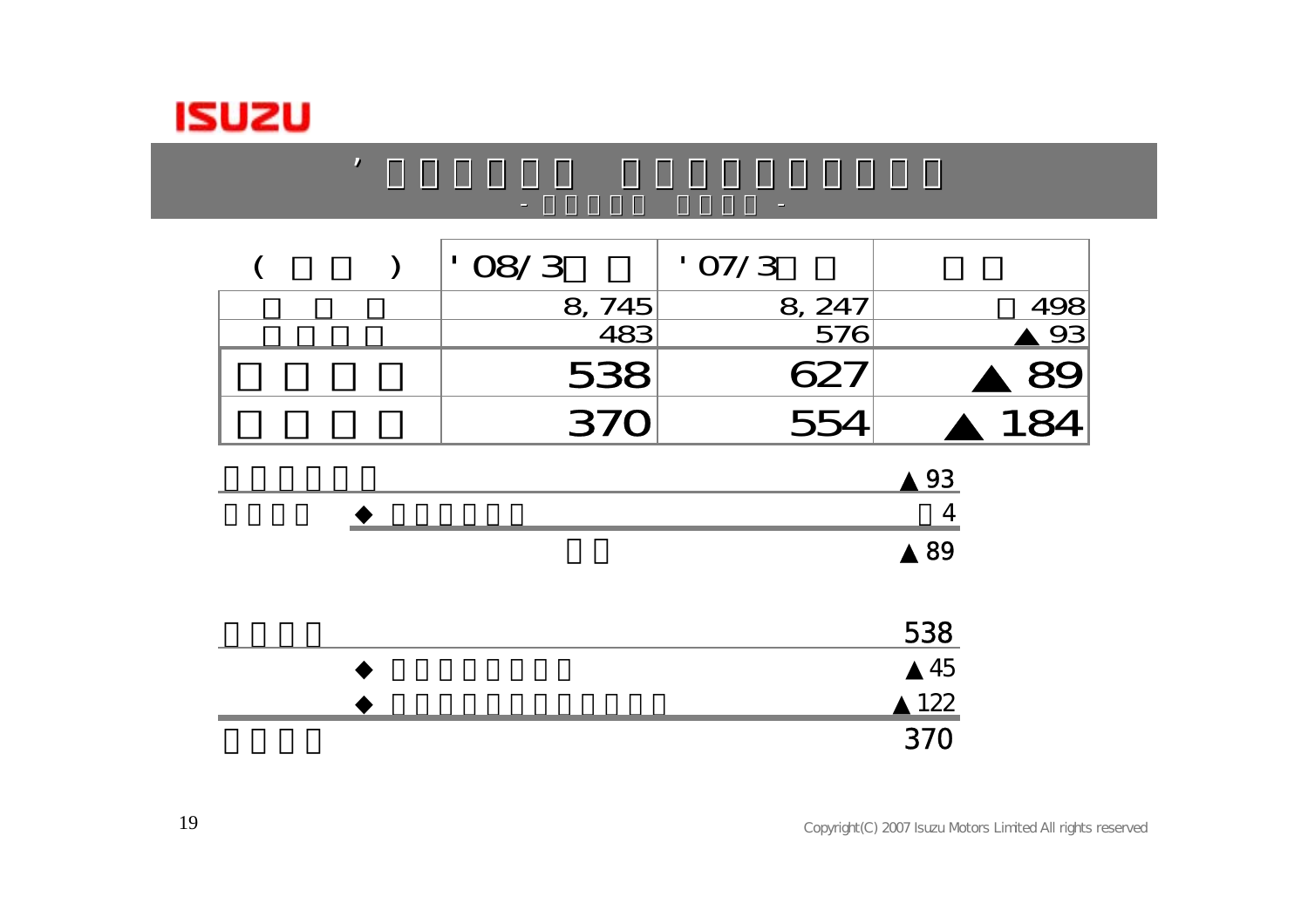

## 3. 2008 3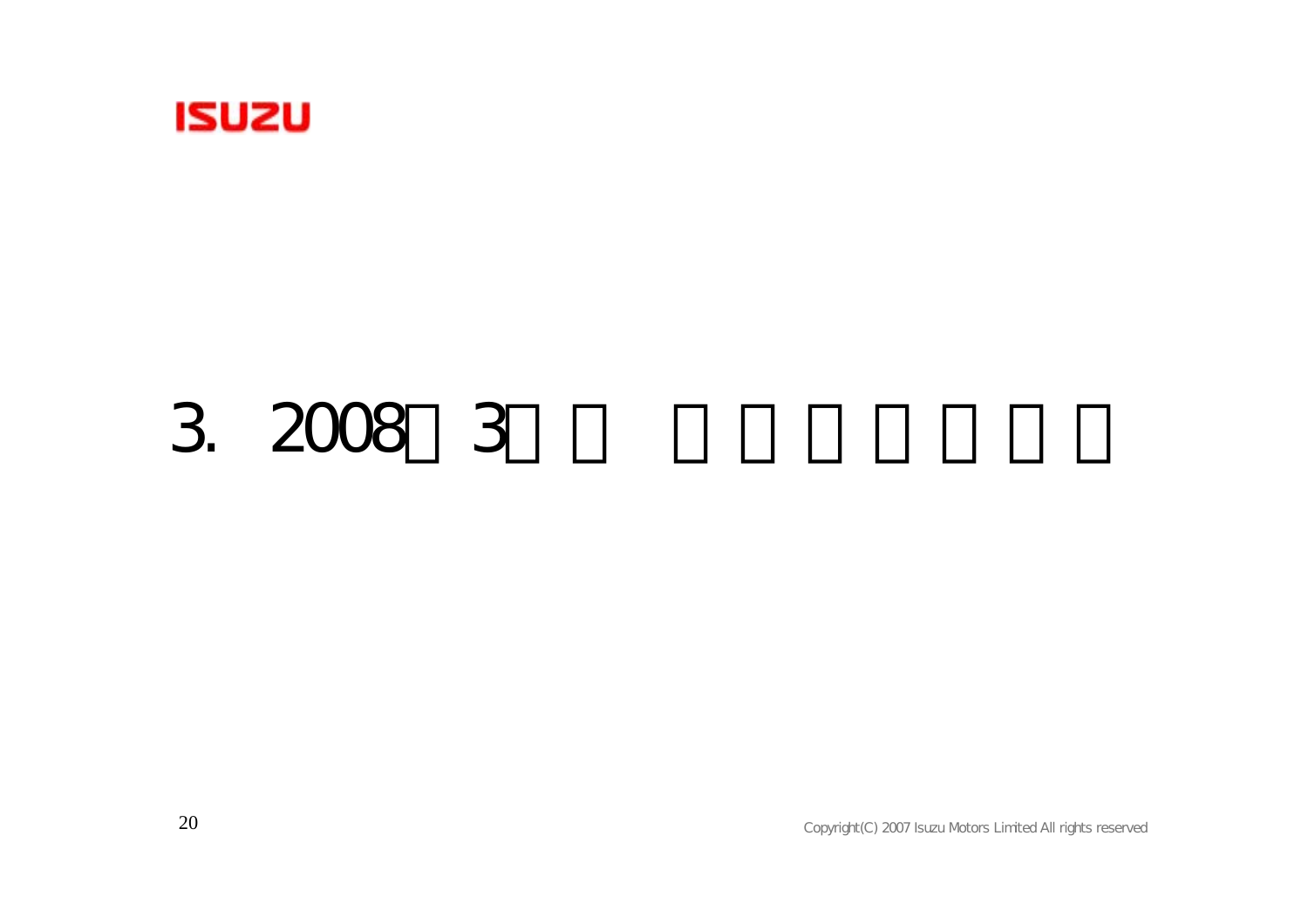

|  | $'$ 08/3 | $'$ O7/3 |     |
|--|----------|----------|-----|
|  | 17,500   | 16, 629  | 871 |
|  | 1,000    | 1,070    |     |
|  | 1,070    | 1, 147   |     |
|  |          | 924      | 124 |

-

-

'08年3月期=115円/\$ '07年3月期=115円/\$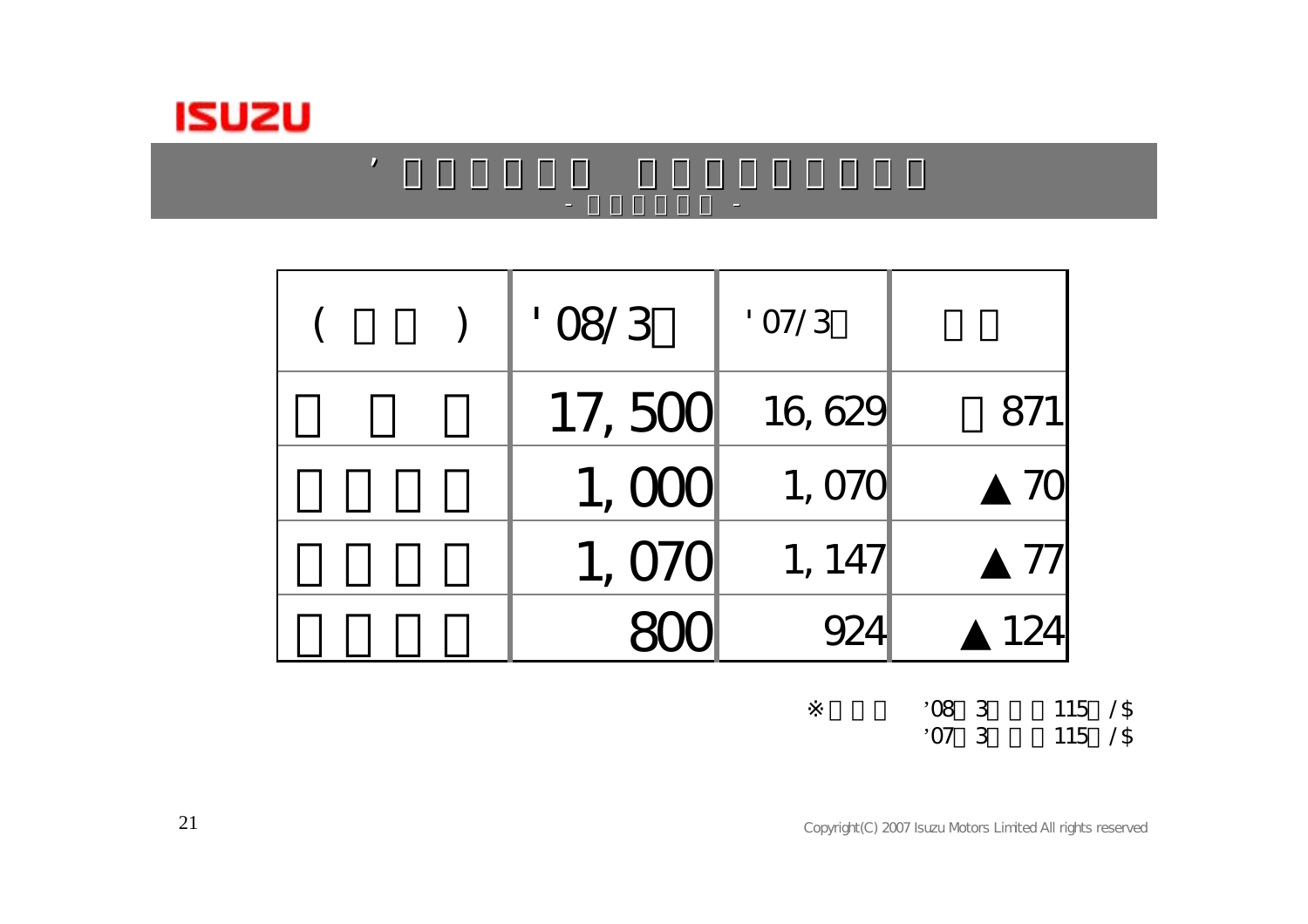

|  | -            | -        |     |
|--|--------------|----------|-----|
|  | $\cdot$ 08/3 | $'$ O7/3 |     |
|  | 17,500       | 16, 629  | 871 |
|  | 1,000        | 1, 070   |     |
|  | 1, 070       | 1, 147   |     |
|  |              |          |     |

|  | $'$ 08/3 | $'$ 07/3 |                     |
|--|----------|----------|---------------------|
|  | 4, 100   | 4,670    | 570                 |
|  | 700      | 989      | 289                 |
|  | 5, 200   | 4,080    | $\frac{1,120}{645}$ |
|  | 4,500    | 5, 145   |                     |
|  | 1,500    | 1,622    | 122                 |
|  | 5, 200   | 4, 710   | 490                 |
|  | 3, 300   | 2,877    | 423                 |
|  | 7,000    | 7, 464   | 464                 |
|  | 17,500   | 16, 629  | 871                 |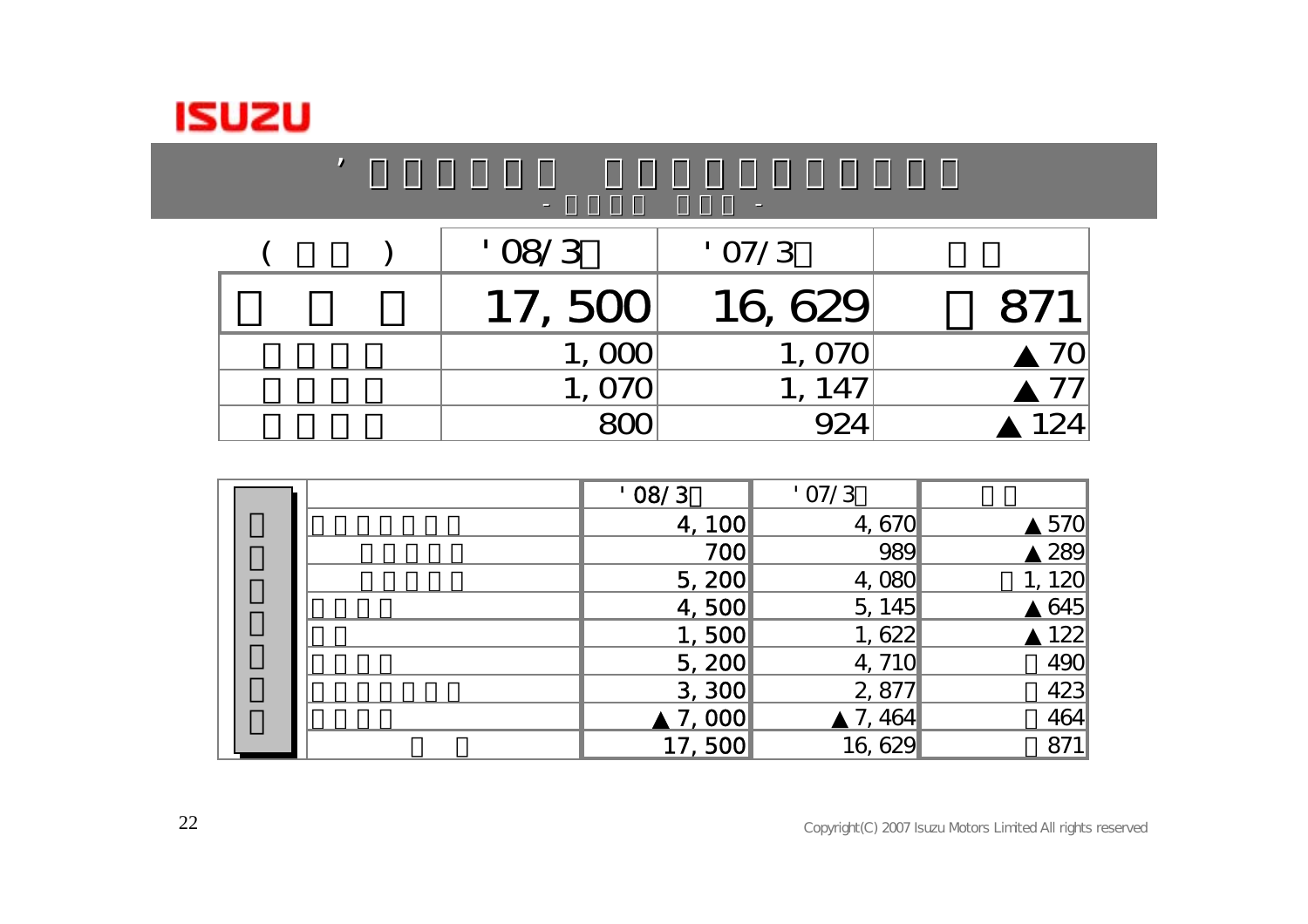

#### $'08/3$   $'07/3$ 17, 500 16, 629 871 1, 000 1, 070 70 1, 070 1, 147 77 当期利益 800 924 ▲124

-

|  | 08/3             | $'$ O7/3     |                 |
|--|------------------|--------------|-----------------|
|  | <u>150</u>       | 304          | 154             |
|  | 390              | 31           | 79              |
|  | 40               | 43           | $\overline{3}$  |
|  | $\overline{20'}$ | 48           | 28              |
|  | 240              | $22^{\circ}$ | 19              |
|  | 140              | 108          | 32              |
|  | 20               | 35           | 15 <sub>h</sub> |
|  | 1,000            |              |                 |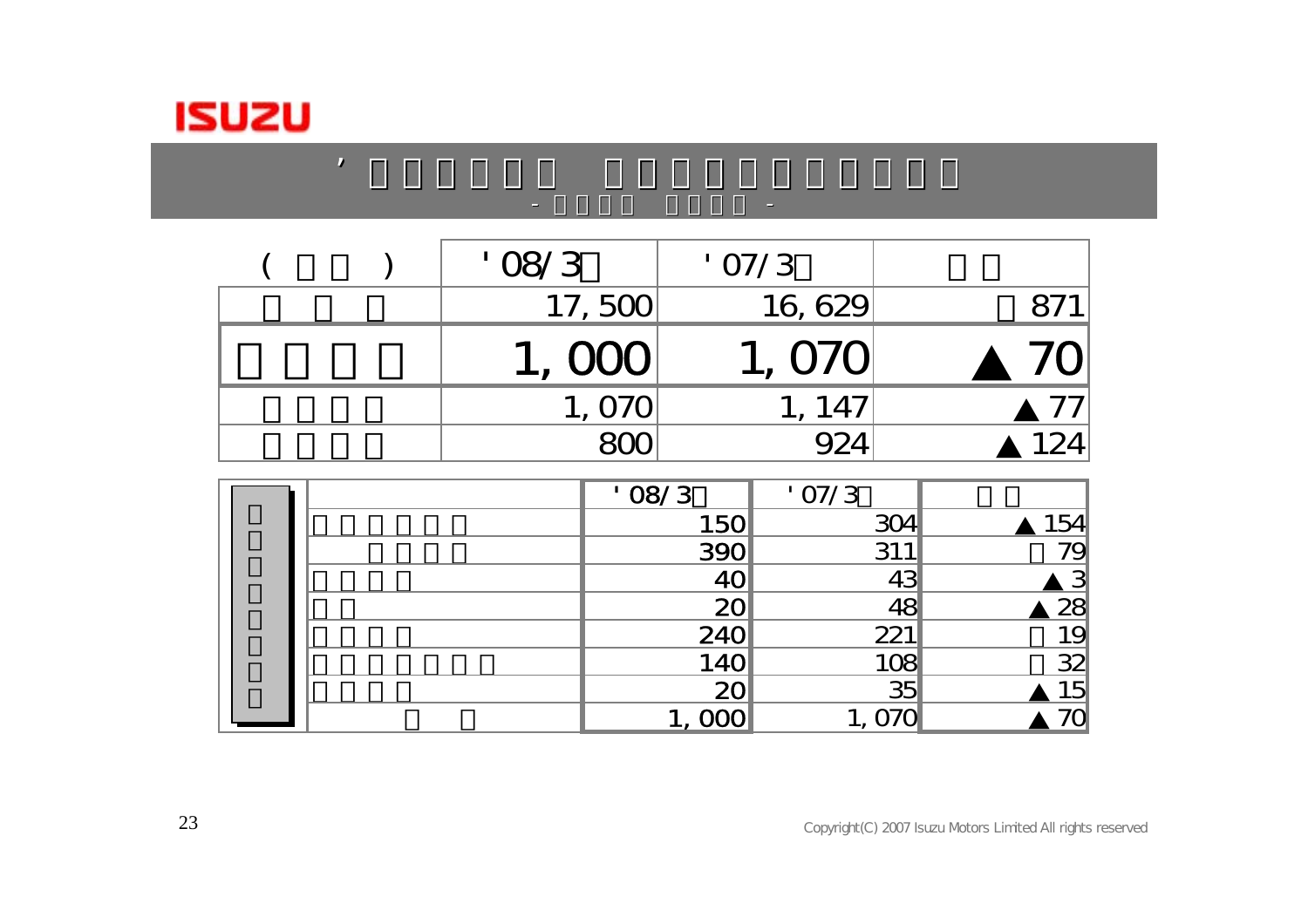

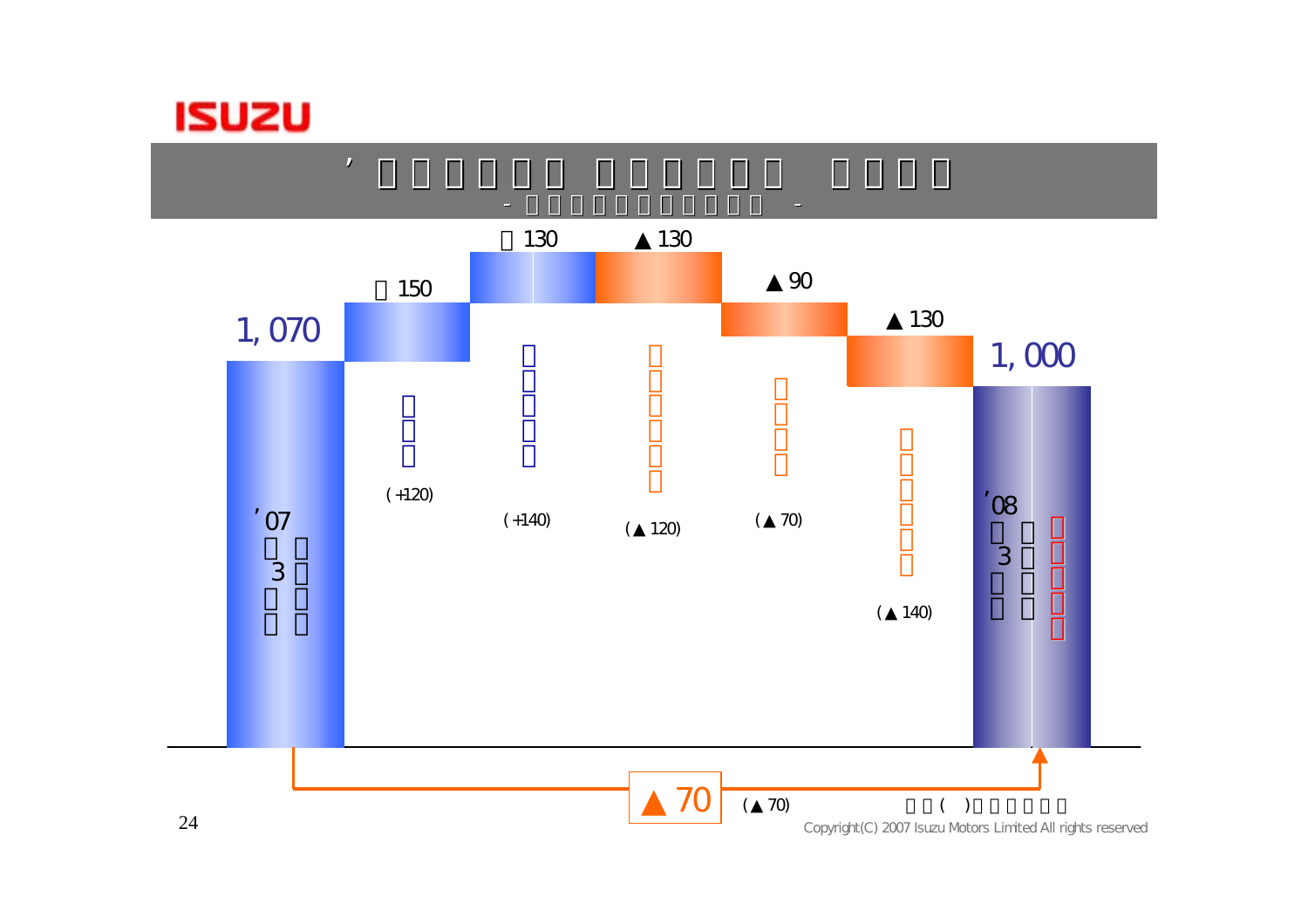![](_page_24_Picture_0.jpeg)

-

|  | $\cdot$ 08/3 | $'$ O7/3 |      |
|--|--------------|----------|------|
|  | 17,500       | 16, 629  |      |
|  | 1,000        | 1, O7O   |      |
|  | 1, O7O       | 147      |      |
|  |              |          | 1241 |

|  | 70                 |
|--|--------------------|
|  | O                  |
|  | ⌒                  |
|  | 77                 |
|  |                    |
|  | $\frac{1,070}{43}$ |
|  |                    |
|  | 227                |
|  | 800                |
|  |                    |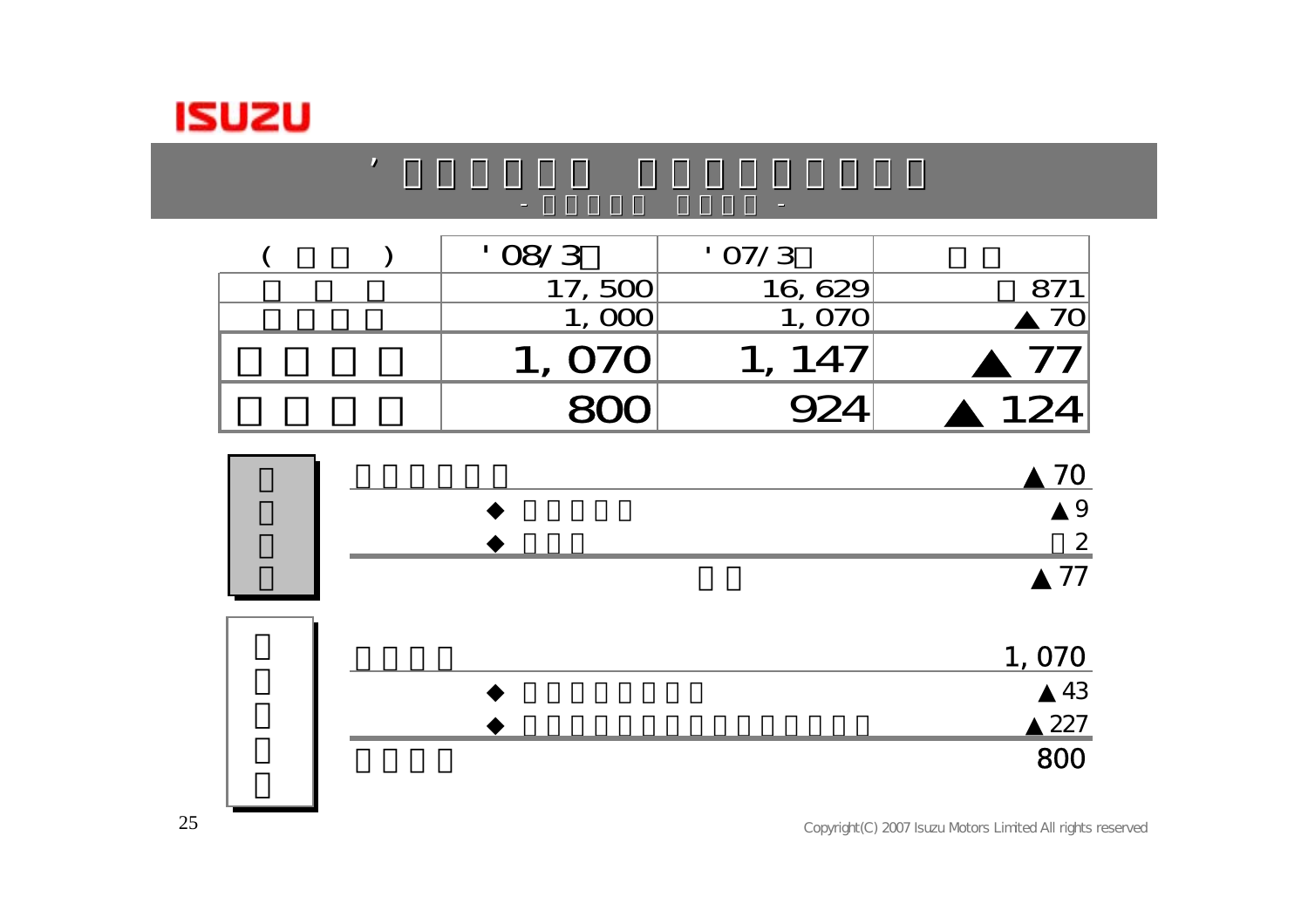# 「運ぶ」を支え、環境と未来をひらく ISUZU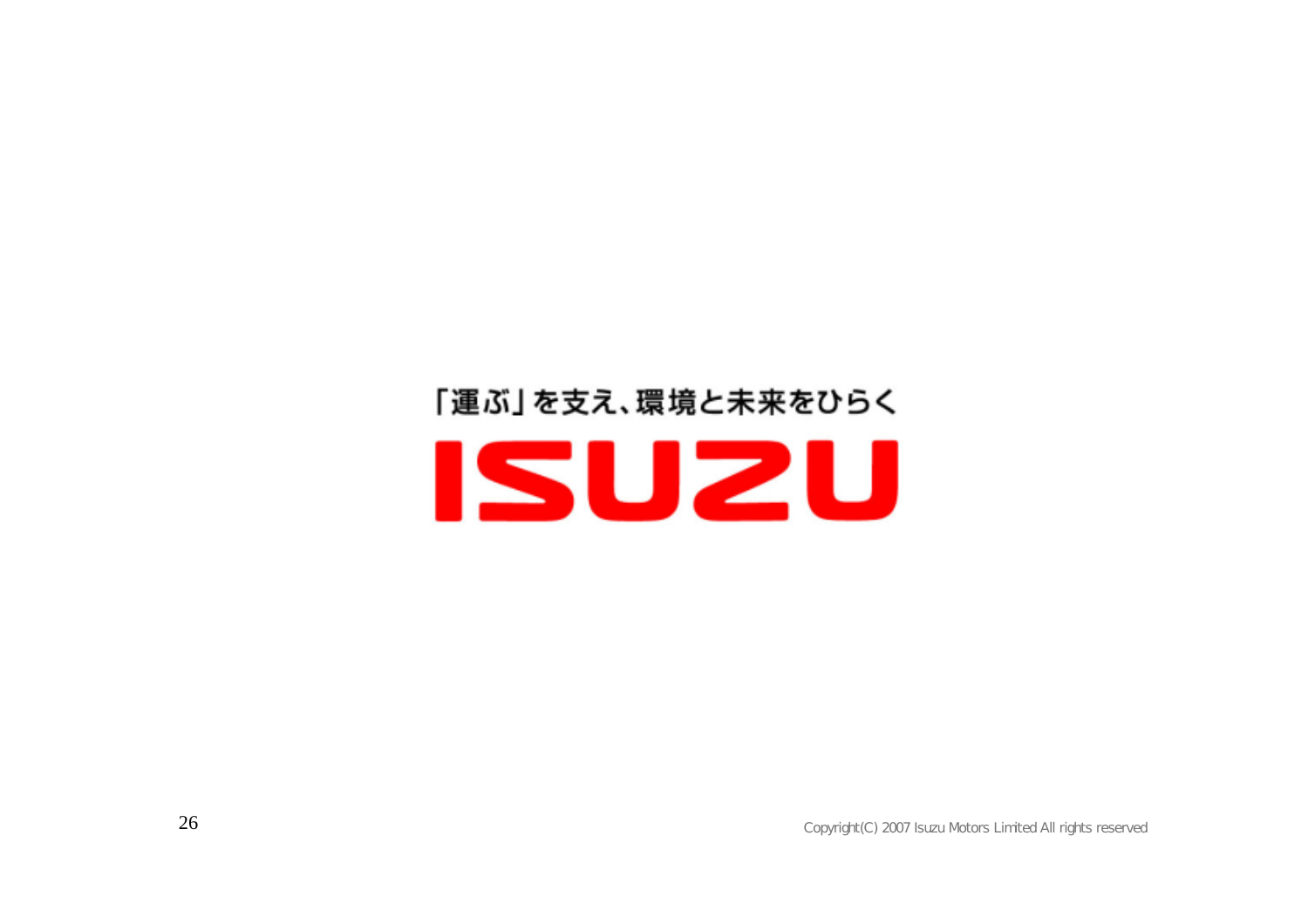![](_page_26_Picture_0.jpeg)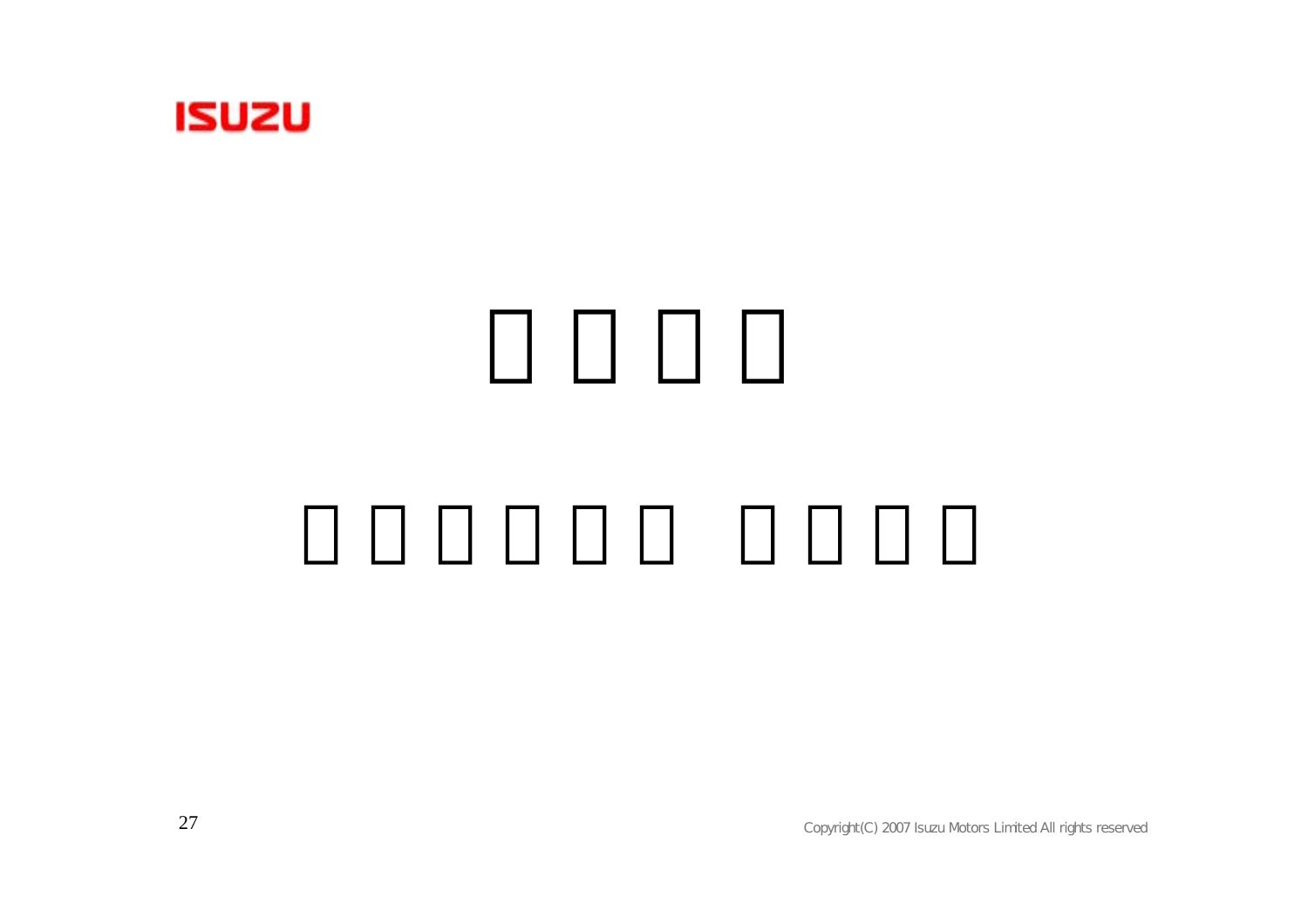![](_page_27_Picture_0.jpeg)

![](_page_27_Figure_1.jpeg)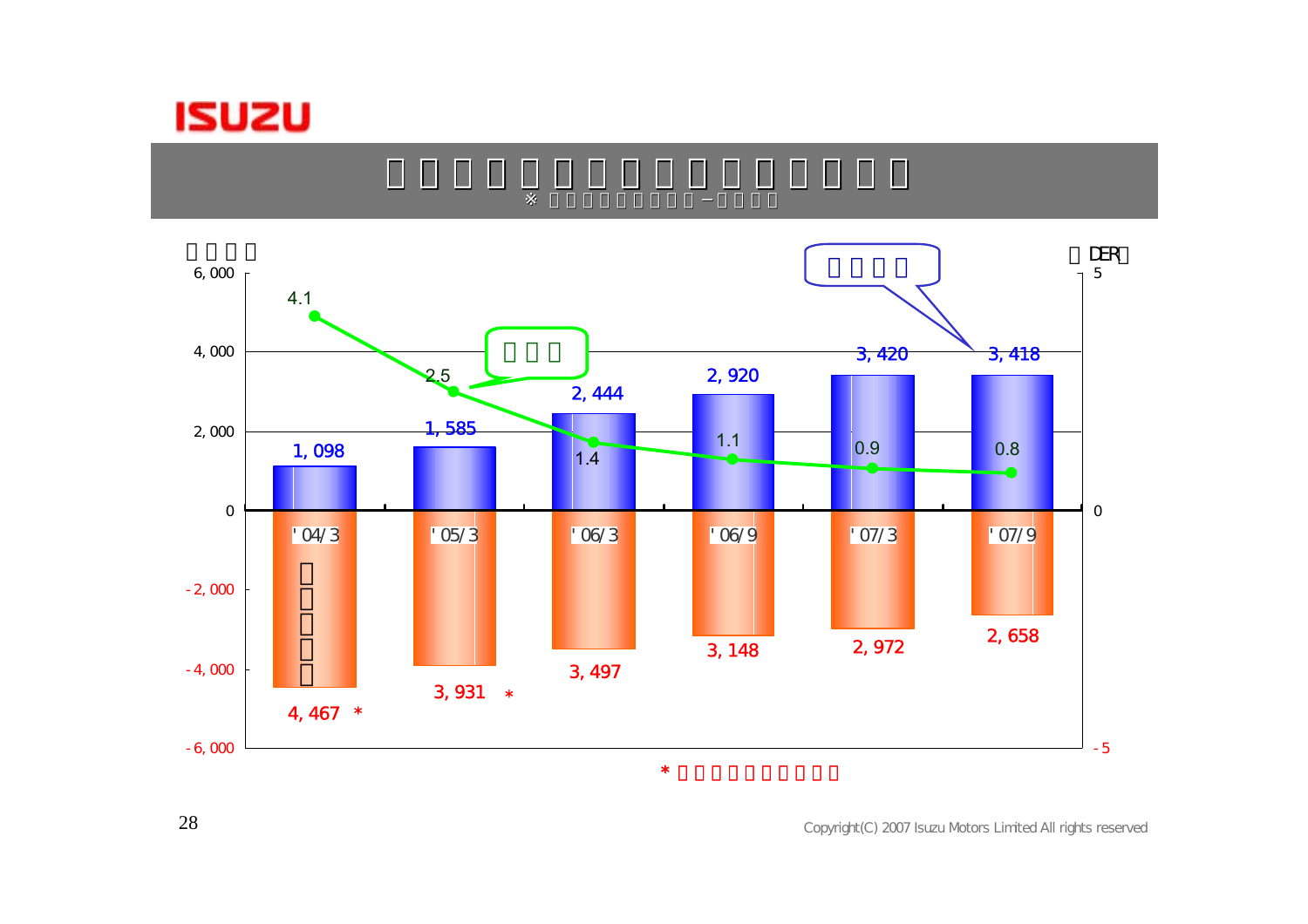![](_page_28_Picture_0.jpeg)

- LCV CV PT&Compo. And RD

![](_page_28_Figure_4.jpeg)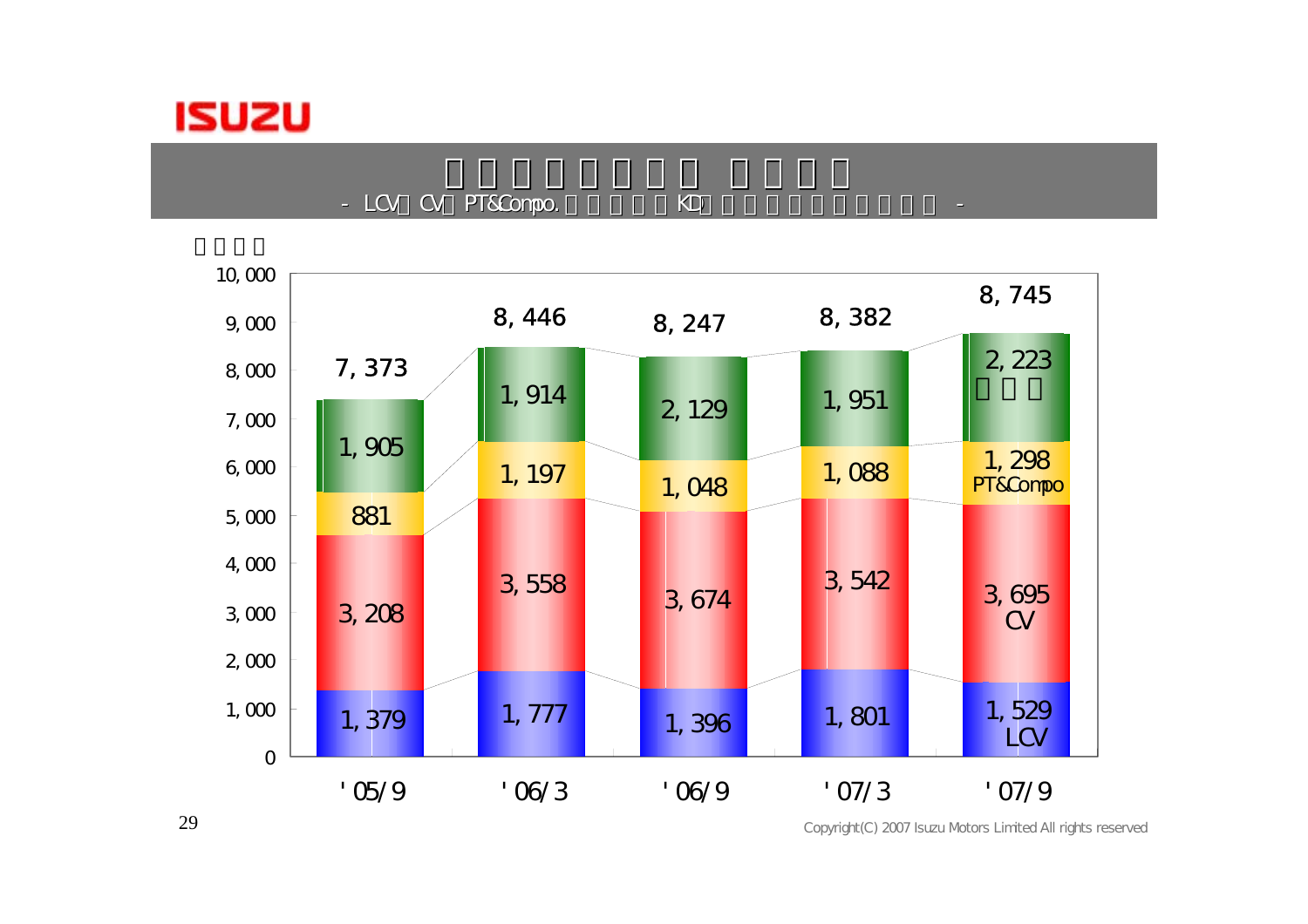![](_page_29_Picture_0.jpeg)

![](_page_29_Figure_1.jpeg)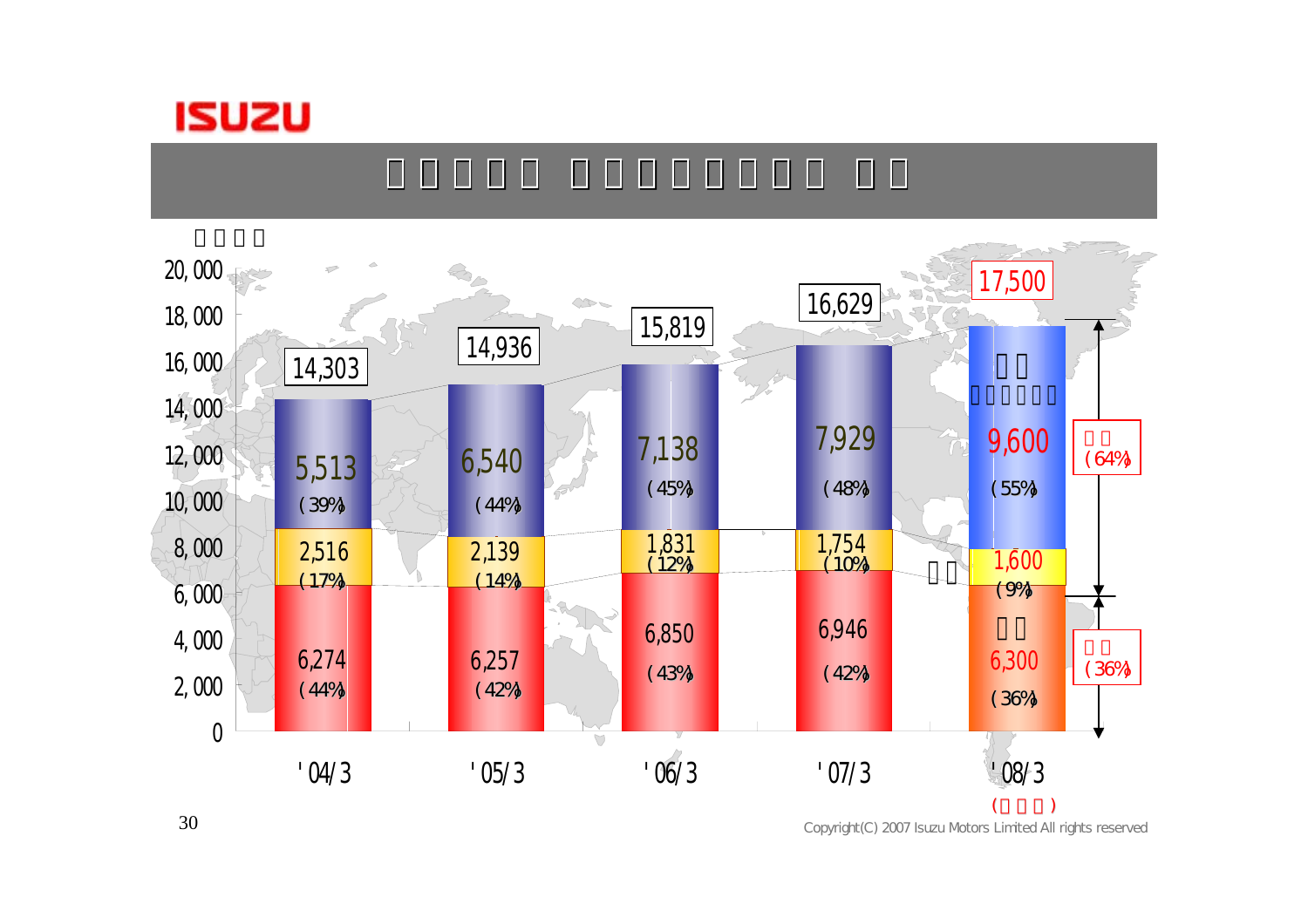![](_page_30_Picture_0.jpeg)

![](_page_30_Figure_1.jpeg)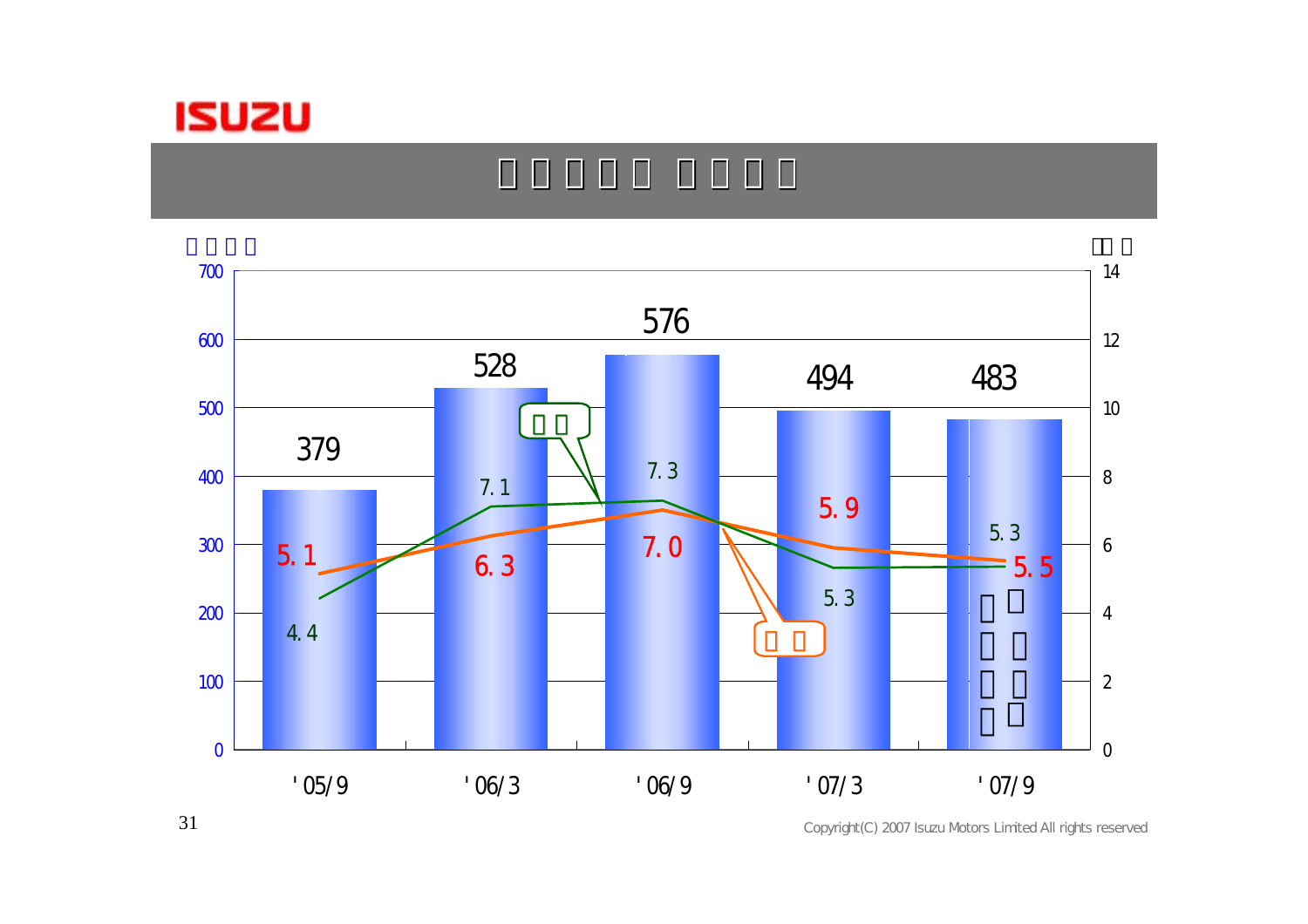![](_page_31_Picture_0.jpeg)

![](_page_31_Figure_1.jpeg)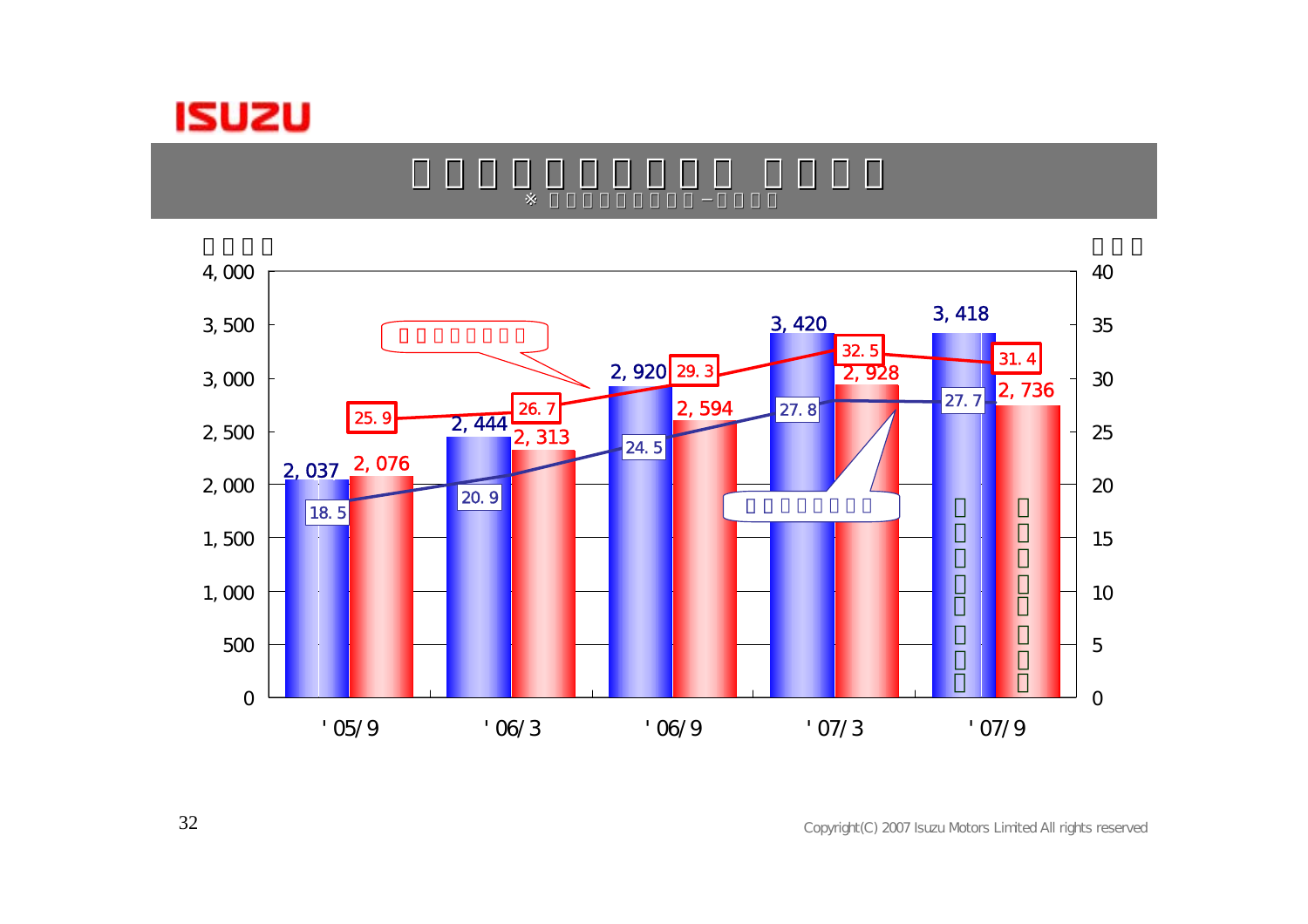![](_page_32_Picture_0.jpeg)

![](_page_32_Figure_1.jpeg)

-

-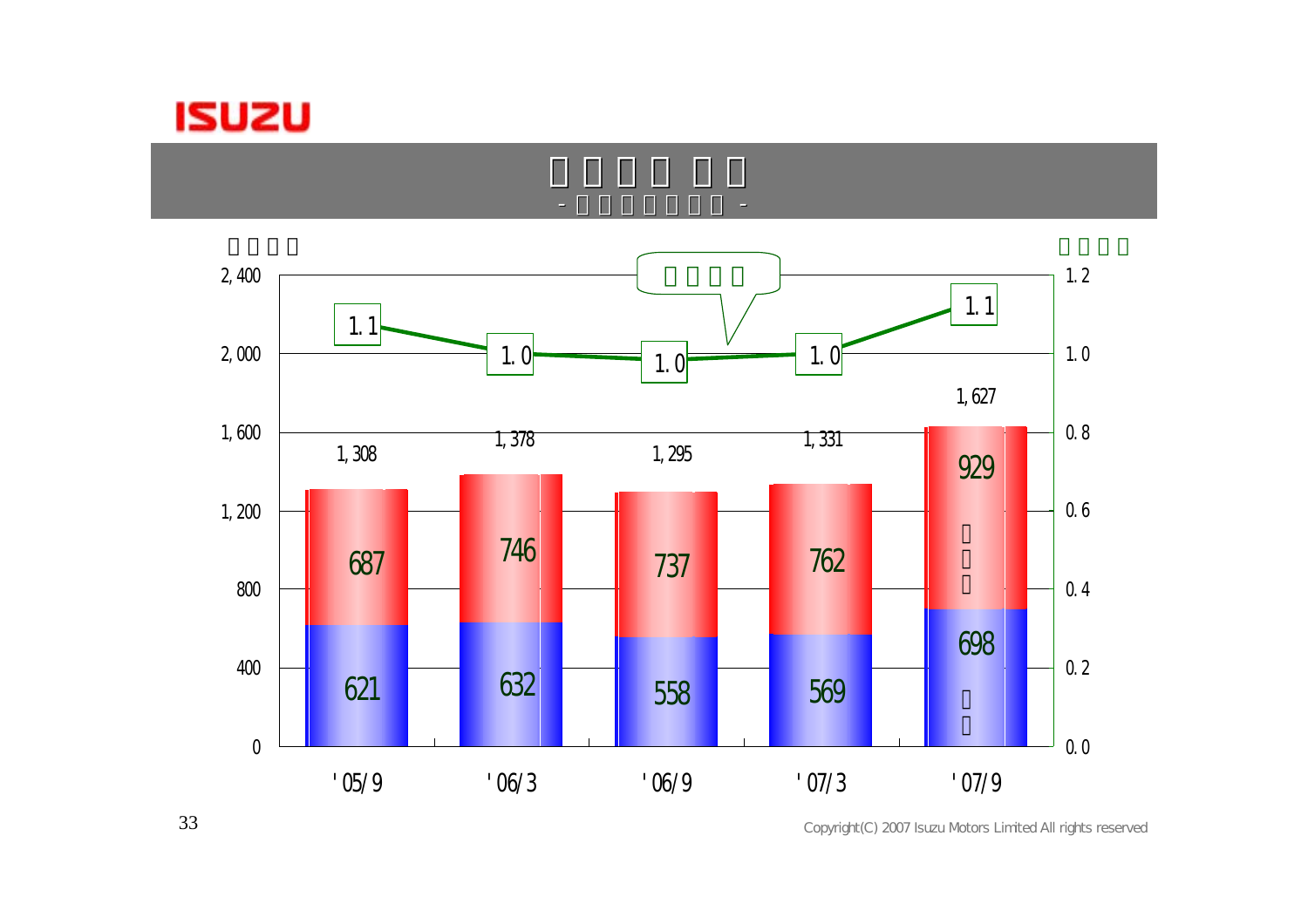![](_page_33_Picture_0.jpeg)

![](_page_33_Figure_1.jpeg)